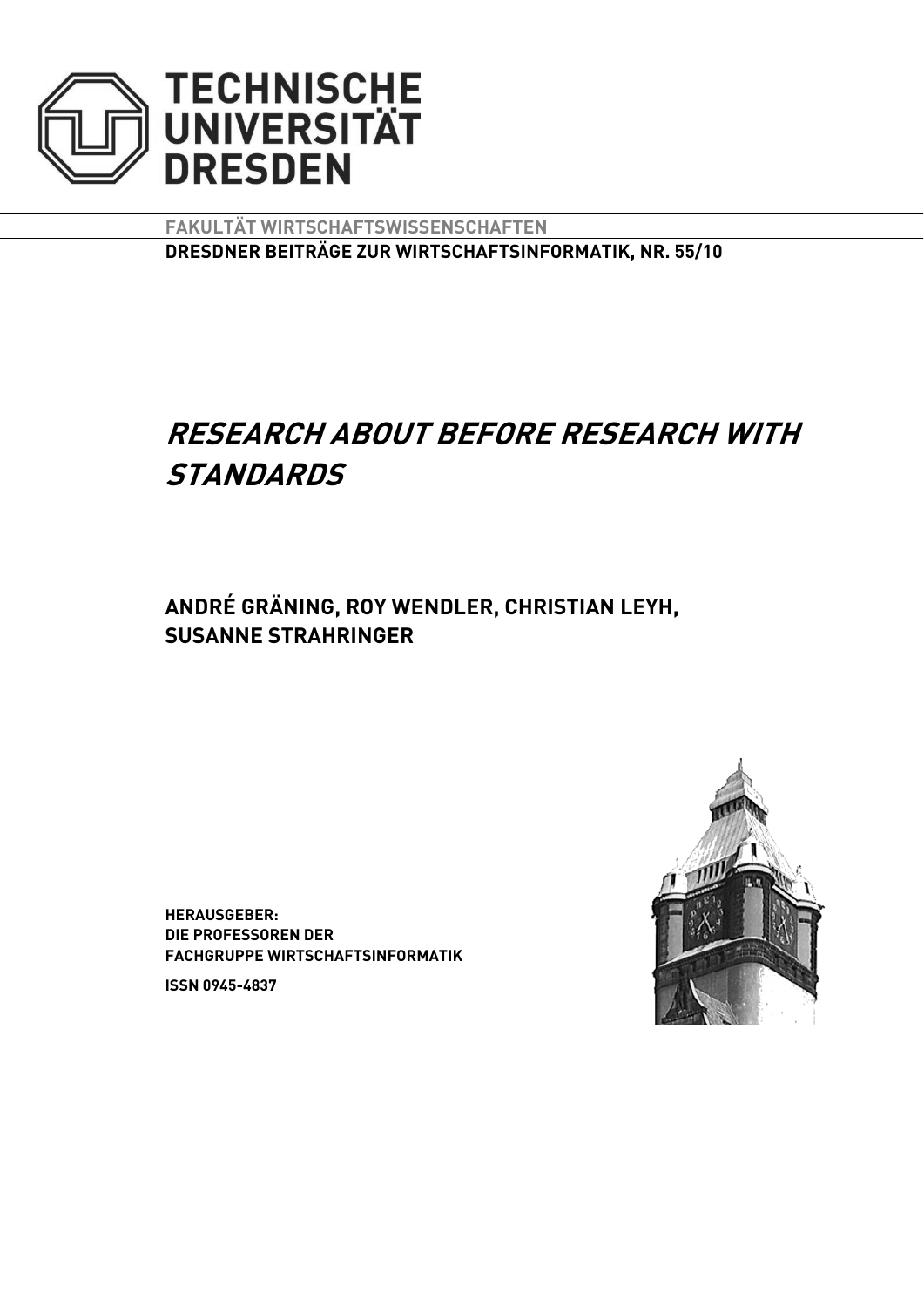# TECHNISCHE UNIVERSITÄT DRESDEN

## Fakultät für Wirtschaftswissenschaften

Lehrstuhl für Wirtschaftsinformatik, insbesondere Informationssysteme in Industrie und Handel



## Research about before Research with Standards

Autoren: André Gräning, Roy Wendler, Christian Leyh, Susanne Strahringer E-Mail: {andre.graening | roy.wendler | christian.leyh | susanne.strahringer}@tu-dresden.de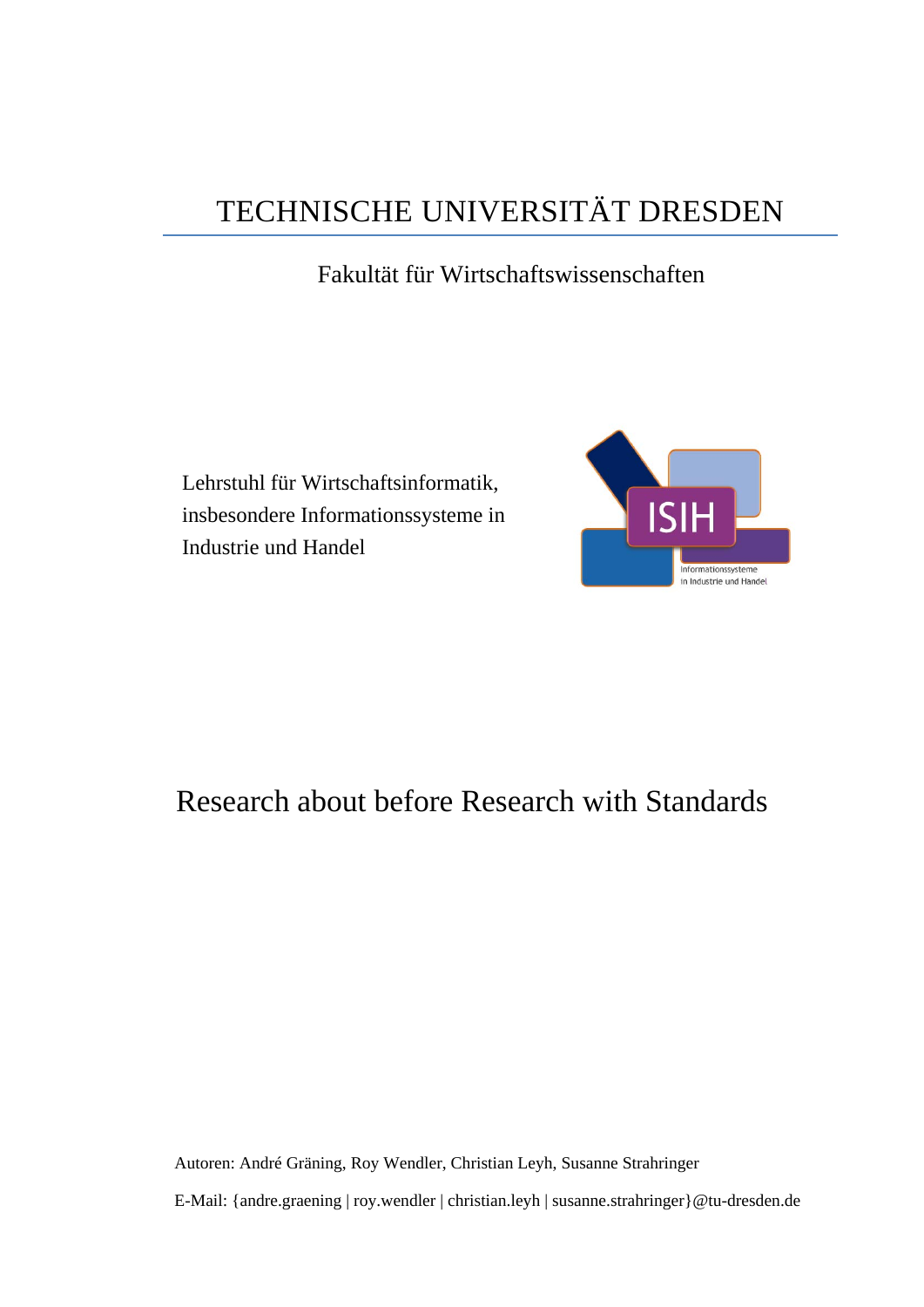## Table of Contents

| 1              |     |                                                                               |  |
|----------------|-----|-------------------------------------------------------------------------------|--|
| $\overline{2}$ |     |                                                                               |  |
|                | 2.1 |                                                                               |  |
|                | 2.2 |                                                                               |  |
| 3              |     |                                                                               |  |
|                | 3.1 |                                                                               |  |
|                | 3.2 | Mapping XBRL and its development process against design science guidelines  8 |  |
|                | 3.3 |                                                                               |  |
| 4              |     |                                                                               |  |
| 5 <sup>5</sup> |     |                                                                               |  |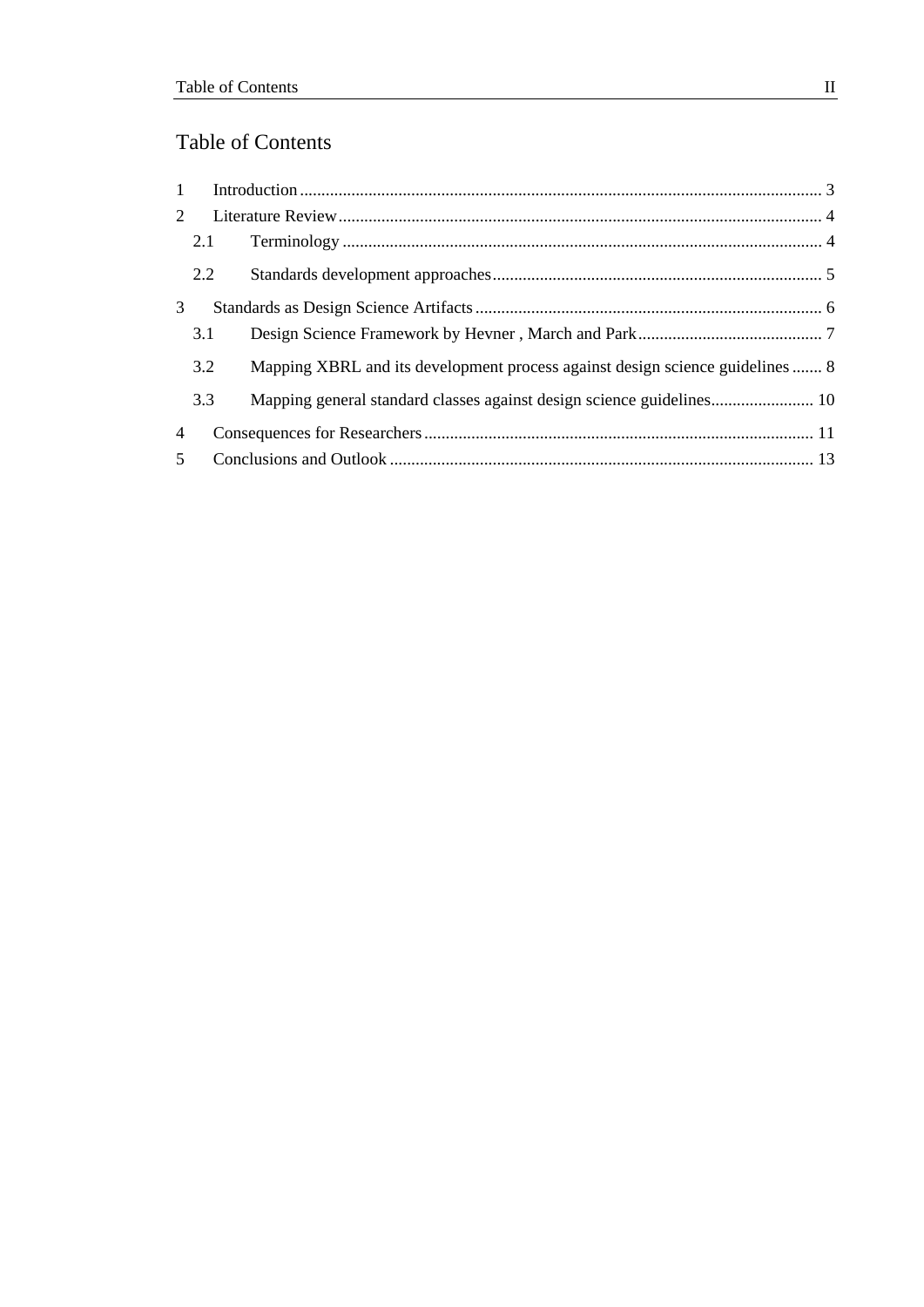<span id="page-3-0"></span>While designing or improving business processes, production routines or the digital exchange of data and documents, standards became essential components to build on. Often standardization is the only convenient approach to fulfill the economic and technical requirements with minimal administrative efforts and costs. Hence, the use and development of standards become increasingly important for an effective and efficient execution of business processes (de Vries 1999, p. 3f). Recent literature paid more and more attention to standards and standardization research. For example Jakobs (2003, p. 14) describes two emerging fields of research: research for standards and research about standards, whereby the former refers to the creation of standards during research and development processes and the latter focuses on the standardization processes from a scientific point of view (Jakobs 2003, p. 14). Additional to Jakobs a third research field can be identified in the recent literature: research with standards. Here the focus lies on using a standard (e.g. as fundament) to develop a new scientific artifact. The eXtensible Markup Language (XML), the Common Warehouse Model (CWM), or the Capability Maturity Model Integration (CMMI) are examples of important standards within the field of Information Systems (IS) research, as they are often used as methods, techniques or constructs within a design-oriented research process (see for example Declerck & Krieger 2006, Spies 2009, or Luftman & Kempaiah 2007). The available literature refers to many aspects of standards and standardization. Most of the research in this field deals with the development or the implementation of standards, the surrounding circumstances relating to technology, markets or users and the theoretical background why standardization succeeds or fails (see for example David & Greenstein 1990, Greenstein 1992, Weiss 1993, Rada 2000, or Markus, Steinfield & Wigand 2006). Unfortunately most of this research concentrates on one technology or very specific cases and there is hardly any general research about standards and standardization processes themselves (de Vries 1999, p. 6). We postulate that research about standards is essential before conducting research with standards. Due to epistemological reasons it is critical to use standards in a non reflective way while developing a new artifact. As the quality of the standard deployed may have a dominant influence on the artifact to be designed, its scientific grounding may as well influence the scientific grounding of the designed artifact. Referring to the available literature, a lot of papers deal with research about standards or with designoriented research from an epistemological focus. However, the combination of both topics is missing.

We therefore suggest evaluating standards according to design science guidelines before using them in design-oriented research. We especially want to answer the following questions: Is it possible to assess a standard's scientific grounding by looking at its development process (Q1)? Are there classes or types of standards that are more likely to be positively assessed on the basis of their development processes (Q2)? In detail, which are the areas where standards are most likely to fail an assessment of their scientific grounding (Q3)?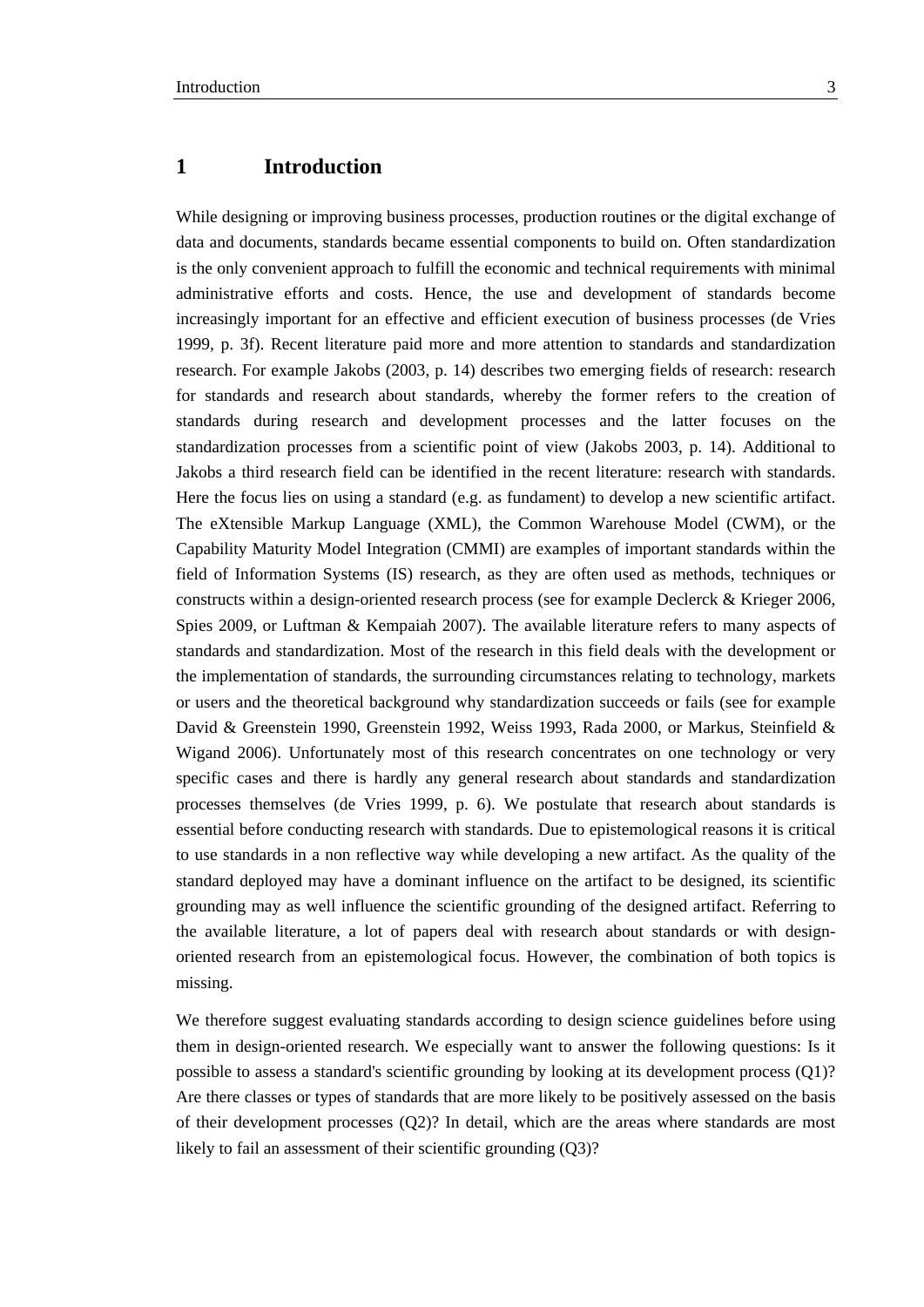<span id="page-4-0"></span>The paper is based on a descriptive research design. At the same time our investigation provides conclusions concerning standards from an epistemological point of view. Rather than pursuing a detailed step by step approach, we intend to sharpen the awareness of researchers who design IS artifacts based on standards (research with standards) however well-known, accepted or widespread these standard may be.

The remainder of our paper is structured as follows. In the second section we discuss the terminology in the field of standards and look at terms such as "standard" and "standardization" as well as different standards development approaches we later on classify. The third section first gives an overview on the design science paradigm and evaluates an exemplary standard with respect to its scientific grounding. Subsequently the findings are generalized according to the previously introduced classification of standards development approaches. The results of the evaluation are discussed in section four. Finally the findings are summed up and a short outlook on future research opportunities is given in the conclusion.

## **2 Literature Review**

#### **2.1 Terminology**

The terms "standard" and "standardization" are widely used in science and practice. Thus there exist a lot of definitions in the literature showing the missing consensus on the meaning of both terms (de Vries 1999, p. 137ff, Jakobs 2003, p. 4). However, the basis for a scientific discussion about standards is a clear understanding of the used terminology.

An overview of relevant definitions is given in de Vries (1999, p. 137ff). Unfortunately, none of the definitions available covers all existing standards. The definition of the International Organization for Standardization (ISO) for example is limited to standards as documents that were developed consensus-based (International Organization for Standardization [ISO] 2004a, p. 24). Others limit standards to technical specifications (European Parliament 1998, p. 3) or to specific problem domains (de Vries 1999, p. 155). Over all, most definitions focus only on consensus-based standards and are overlooking either the possibility of standards set by governmental institutions or those that emerged out of the market.

To assure that all kinds of IS standards can be considered in the following sections, we do not restrict an IS standard to a certain type of publication like documents, technical specifications, or others. Furthermore we assume, that IS standards are not limited to consensus-based development approaches (see section 2.2 for details). The only restriction we set is that the standard has to be related to the field of IS, but we do not specialize on particular technologies or sub domains within this field.

Even more diversity comes with the term standardization. As with the term standard there are many definitions available (de Vries 1999, p. 137ff, Jakobs 2003, p. 4). Although the ISO (2004a, p. 16) states that standardization "consists of the processes of formulating, issuing and implementing standards", the usage of the term differs enormously within articles and books.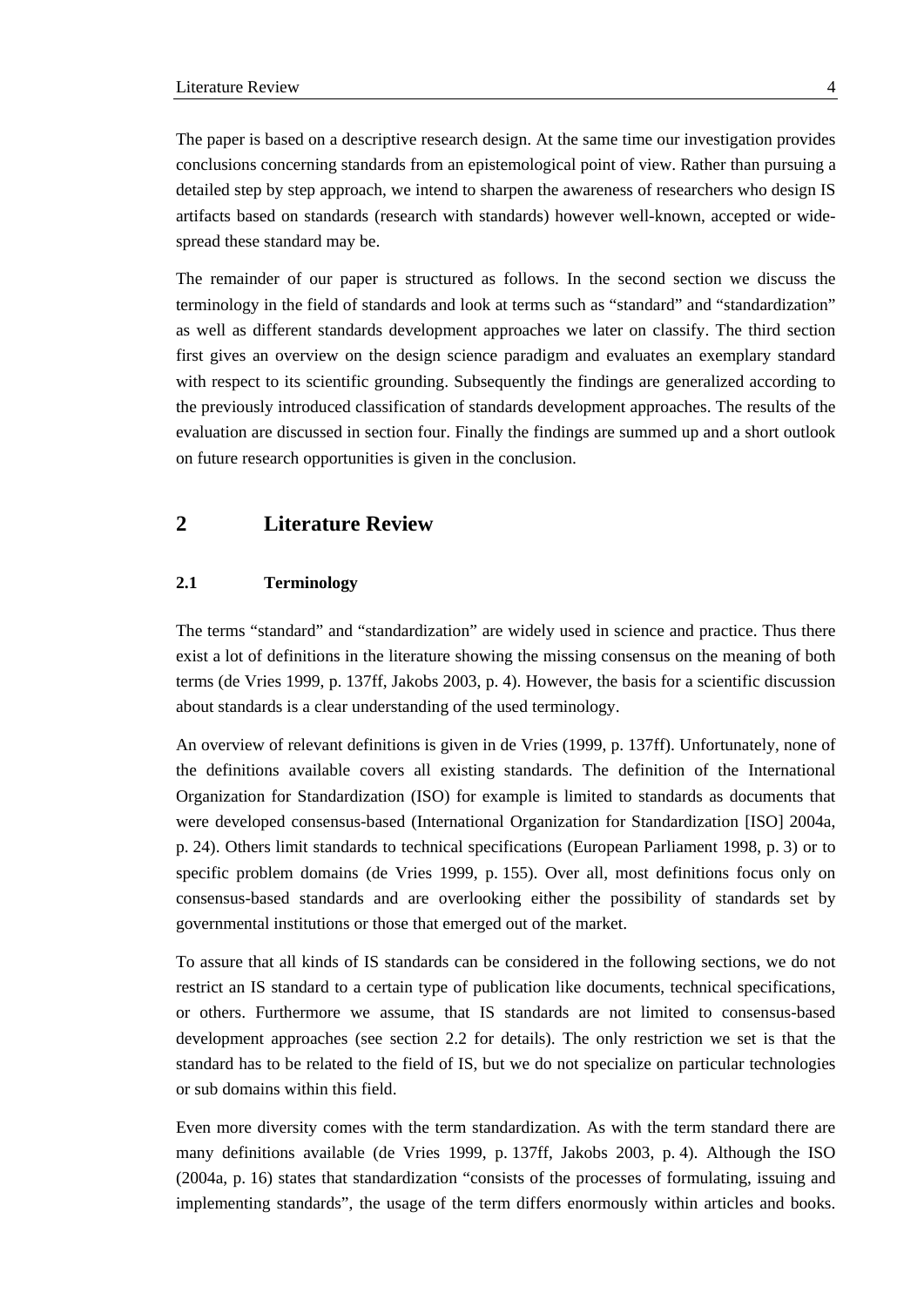<span id="page-5-0"></span>That means some authors cover the whole standardization process while others limit it to a single section of the process, for example the development or the implementation of standards. It is critical that these meanings can often only be understood through the context of the articles and a clear classification is missing. Table 1 shows some examples of the different use of terms related to standardization as well as their respective meaning in the given context, i.e. the whole standardization process, standards development or standards implementation.

| Meaning          | Term                      | Example sources                                      |
|------------------|---------------------------|------------------------------------------------------|
| Whole standardi- | Standardization (process) | Belleflamme 2002, p. 153ff, ISO 2004a, p. 16         |
| zation process   |                           |                                                      |
| <b>Standards</b> | Standards development     | Nelson, Shaw & Qualls 2005, p. 378ff, Rada 2000,     |
| development      |                           | p. 19ff, Weiss 1993, p. 35ff, Zhao, Xia & Shaw 2005, |
|                  |                           | p. 289ff                                             |
|                  | Standard making           | Zhao et al. 2005, p. 293                             |
|                  | Standardization (process) | Rada 2000, p. 20ff                                   |
|                  | Creation of standards     | Backhouse, Hsu & Silva 2006, p. 413ff                |
| <b>Standards</b> | Standards setting         | David & Greenstein 1990, p. 3ff, Jakobs 2002,        |
| implementation   | (process)                 | p. 118ff                                             |
|                  | Standardization (process) | David & Greenstein 1990, p. 5ff, Jakobs 2002,        |
|                  |                           | p. 118ff                                             |

Table 1: Examples of terminology used for the standardization process.

As table 1 reveals, there exists no consensus in this field. Rada (2000) for example, uses the term standardization in context to the development of standards (p. 20ff), whereby David and Greenstein (1990) talk about "standardization processes" associated with standards setting (p. 5ff). Others, like Belleflamme (2002), use the term standardization in a more generic way without referring to a specific part of the process (p. 153ff). It becomes clear that standardization is a comprehensive concept which is often used indiscriminately, even if only a specific section of the process is meant. Therefore it is recommended to specify the addressed process parts when dealing with standardization.

#### **2.2 Standards development approaches**

The main focus of this research is the standards development process. Hence, an examination of the prevalent approaches is necessary, but a review of the literature and existing approaches showed that there are no clearly dominating approaches. Nearly every organization or institution follows its own method or approach for developing standards. Nevertheless it is possible to identify similar approaches and aggregate them at a generalized level. For this end the distinction between de facto, consensus-based and de jure standards (see table 2) appears to be useful.

| Type of standard                                                                         | Description                                 | Involved parties                  |  |
|------------------------------------------------------------------------------------------|---------------------------------------------|-----------------------------------|--|
| De facto                                                                                 | Standards emerged out of the free interplay | Single companies, social          |  |
|                                                                                          | of market forces.                           | communities                       |  |
| Consensus-based                                                                          | Standards developed by cooperation and      | Standards developing              |  |
|                                                                                          | consensus between several organizations.    | organizations, industry consortia |  |
| De jure                                                                                  | Standards established by governments or     | Governments, government-related   |  |
|                                                                                          | by law.                                     | institutions                      |  |
| Table 2:<br>Systematization of standards development approaches (Weiss 1993, p. 36, Zhao |                                             |                                   |  |

et al. 2005, p. 293).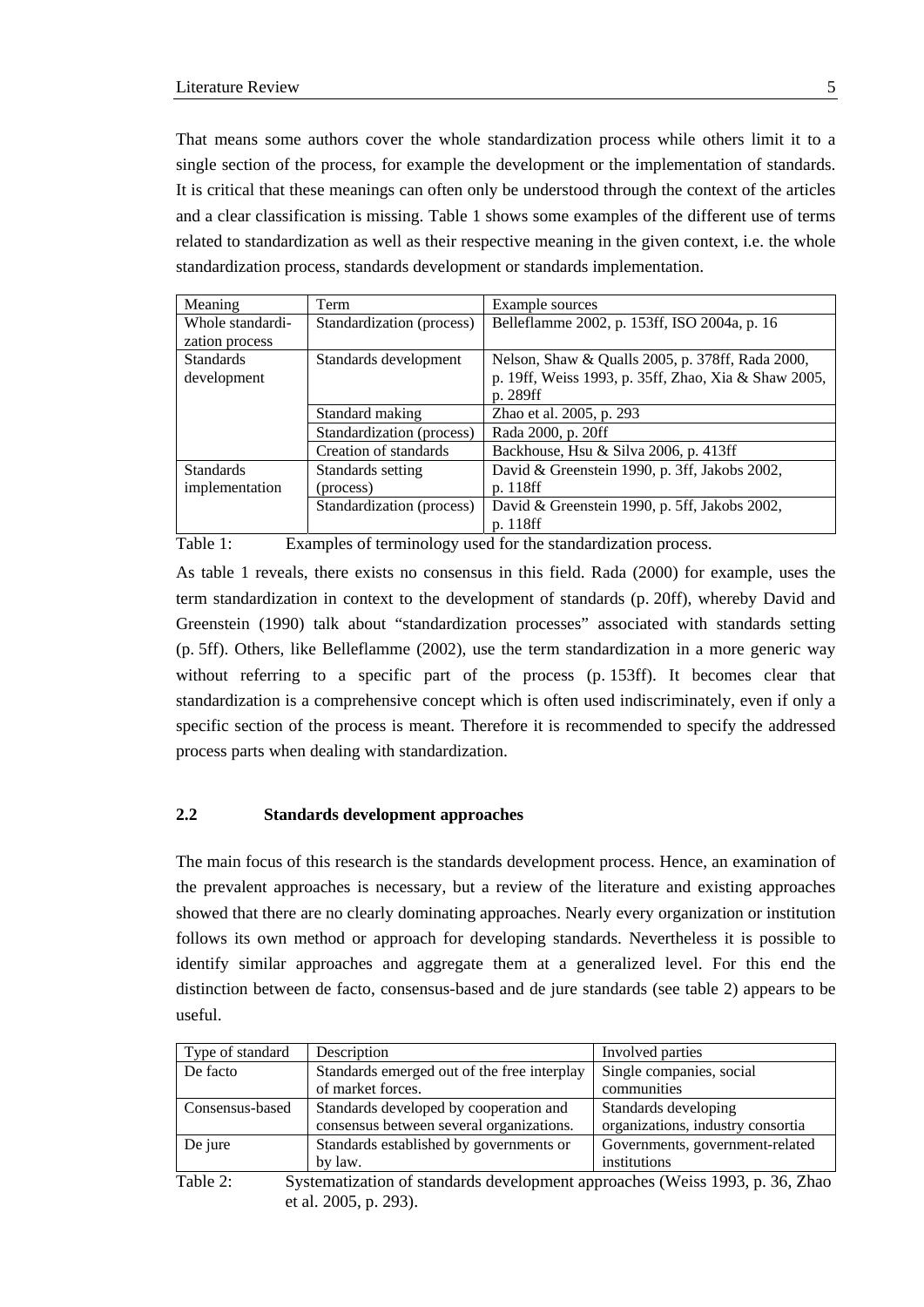<span id="page-6-0"></span>De facto standards are not explicitly developed – they emerge out of the market. This is for example the case, if a companies' product reaches a dominant market position only because of its features (Belleflamme 2002, p. 154, Hesser, Czaya & Riemer 2006, p. 120). As a consequence no generalized approach for de facto standards is visible.

The situation is different when analyzing consensus-based standards. Organizations like the Object Management Group (OMG) or the World Wide Web Consortium (W3C) normally utilize guidelines or regulations to develop standards. Unfortunately these guidelines are often very generic. Typical actions specified are a request for proposal or information on first drafts, some repeated evaluation, voting and modification stages and finally the release of the standards (Object Management Group [OMG] 2009, World Wide Web Consortium [W3C] 2009). Additionally, there are many ways to develop a standard. For example Rada (2000, p. 24ff) points out that a lot of organizations offer so called Fast Tracks to speed up the development time. Furthermore the voting rules for releasing or modifying the standard drafts are very different and often dependent on membership status (Zhao et al. 2005, p. 264). Likewise there are huge differences between the concepts for evaluation and validation of standards in respect of scope, complexity and transparency (Boh, Soh & Yeo 2007, p. 59).

The probably most rigorous approach is to be found with de jure standards. One example would be the Deutsches Institut für Normung e. V. (DIN). There exist regulations similar to consensusbased standards (Deutsches Institut für Normung e. V. [DIN] 2009). But furthermore government-related organizations releasing de jure standards mostly define additional requirements, for example details about the evaluation processes. Besides, the use or consideration of de jure standards may be mandatory (DIN 2009, Hesser et al. 2006, p. 109f).

However, the classification given in table 2 sometimes overlaps. The ISO for example is a standards developing organization that could be classified consensus-based as well as de jure. ISO develops standards in a consensus-based manner and simultaneously some of the developed standards reach a mandatory status, because of the large participation of governments or government-related institutions (ISO 2004b, p. 3ff).

It becomes obvious that no uniform approach for standards development exists. Every standards developing organization defines its own processes and more or less rigorous guidelines. Therefore it has to be examined to what extent standards satisfy scientific requirements when they are used within design-oriented research. The distinction between de facto, consensusbased and de jure standards offers the possibility to examine the scientific grounding of standards in a systematic and generalized way.

## **3 Standards as Design Science Artifacts**

Related to Q1 we want to show how researchers can conduct research about standards in order to evaluate its scientific grounding. Hence, to do so two epistemological paradigms can be differentiated: the design-oriented paradigm and the behavioral paradigm (March & Smith 1995, p. 253ff, Becker & Pfeiffer 2006, p. 3f). The design-oriented paradigm aims towards the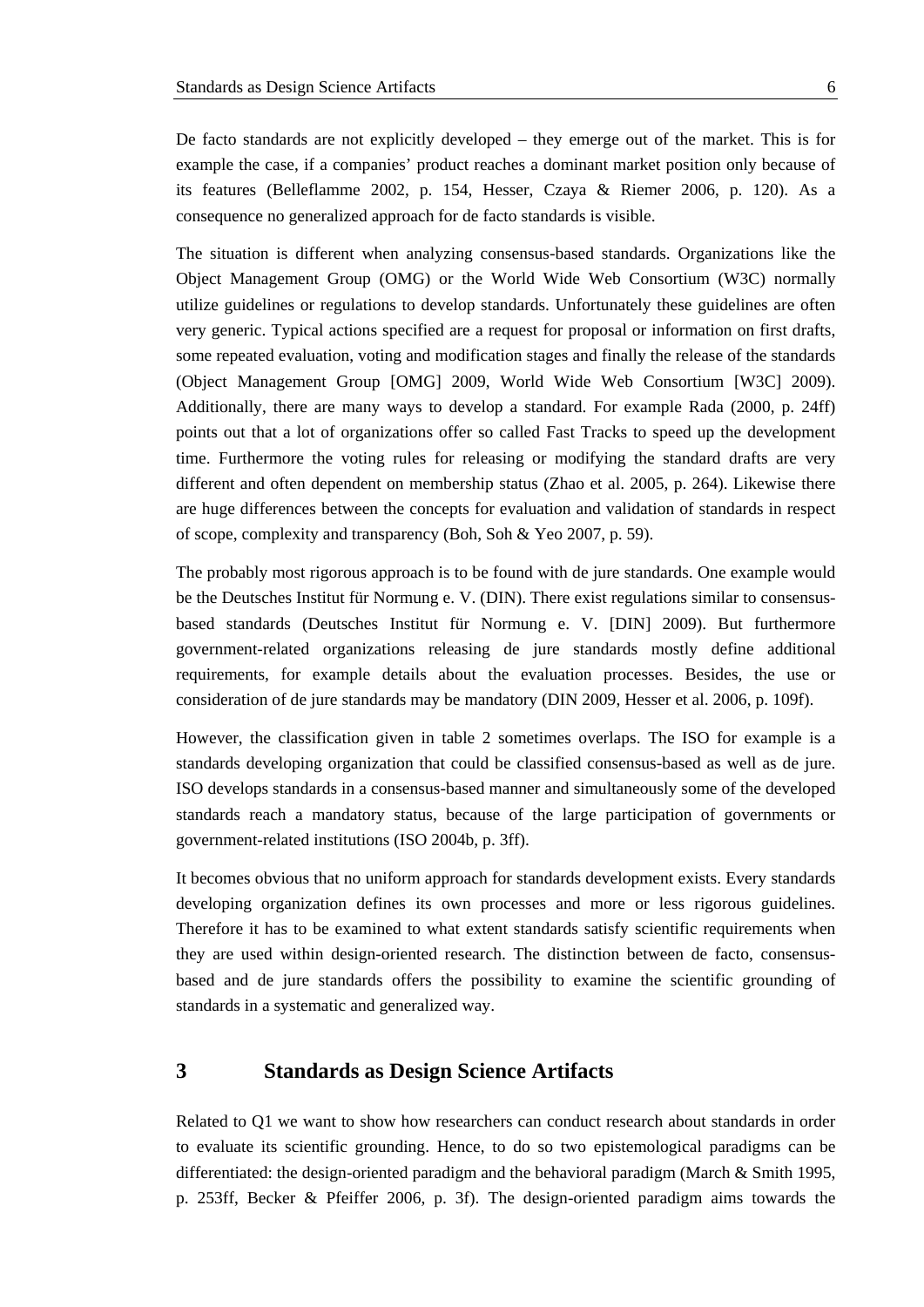<span id="page-7-0"></span>development of useful IS solutions by creating and evaluating different artifacts. Whereas the behavioral paradigm deals with the analysis of the effect of these IS solutions on enterprises and markets (Wilde & Hess 2007, p. 281). Based on the described standards development approaches it can be derived that standards are the result of a design process themselves. Therefore, they have to be regarded in terms of design-oriented paradigms.

#### **3.1 Design Science Framework by Hevner , March and Park**

The IS research framework of March and Smith (1995) and its refinement, the design science framework of Hevner, March and Park (2004) appear applicable for this investigation. The objective of these authors is to describe the design-oriented paradigm by using a conceptual framework and to provide clear guidelines to evaluate the quality of this research. The guidelines of the Design Science Research Framework (DSRFr) (see table 3) describe the artifact construction and can be used to examine the scientific grounding of an artifact (Hevner et al. 2004, p. 75).

| Guideline                                                           | Description                                                                  |
|---------------------------------------------------------------------|------------------------------------------------------------------------------|
| Design as an artifact                                               | a viable artifact (construct, model, method, or instantiation)               |
| Problem relevance                                                   | a technology-based solution to important and relevant problems               |
| Design evaluation                                                   | demonstration via well-executed evaluation methods                           |
| Research contributions                                              | clear and verifiable contributions, design foundations, and<br>methodologies |
| Research rigor                                                      | use rigorous methods during design-science research                          |
| Design as a search process                                          | reach desired ends while satisfying laws                                     |
| Communication of research                                           | must be presented effectively to the audience                                |
| #<br>$\mathfrak{D}$<br>$\overline{4}$<br>$\mathfrak{z}$<br>$6 \mid$ | $\overline{3}$                                                               |

Table 3: Guidelines of the DSRFr (Hevner et al. 2004, p. 80ff)

With the fulfillment of these guidelines an artifact can be seen as scientifically validated knowledge. Thus, the designed artifact enters the so called knowledge base, which represents the available basic scientific knowledge as a foundation for further design-oriented research (Hevner et al. 2004, p. 80ff). This means, in case of research with standards, the standard to be used should be part of this knowledge base. Conversely, a standard enters the knowledge base if the standards development process fulfills the guidelines mentioned above.

Hence, to get an understanding about the nature of a standard in case of design science research it is important to relate the guidelines to the characteristics of a standards development process. According to the first guideline, a standards development process has to produce artifacts (constructs, models, methods, or instantiations). Also, the problem relevance and importance of the produced standard has to be given and refers to the second guideline. According to the third guideline the standard's utility, quality, or efficacy has to "be rigorously demonstrated via wellexecuted evaluation methods" (Hevner et al. 2004, p. 83). The fourth guideline underlines the importance of a clear and verifiable contribution. According to the fifth guideline a standard to be considered a design science artifact needs to be constructed and evaluated via scientific methods. The sixth guideline requires standards development to be an iterative search process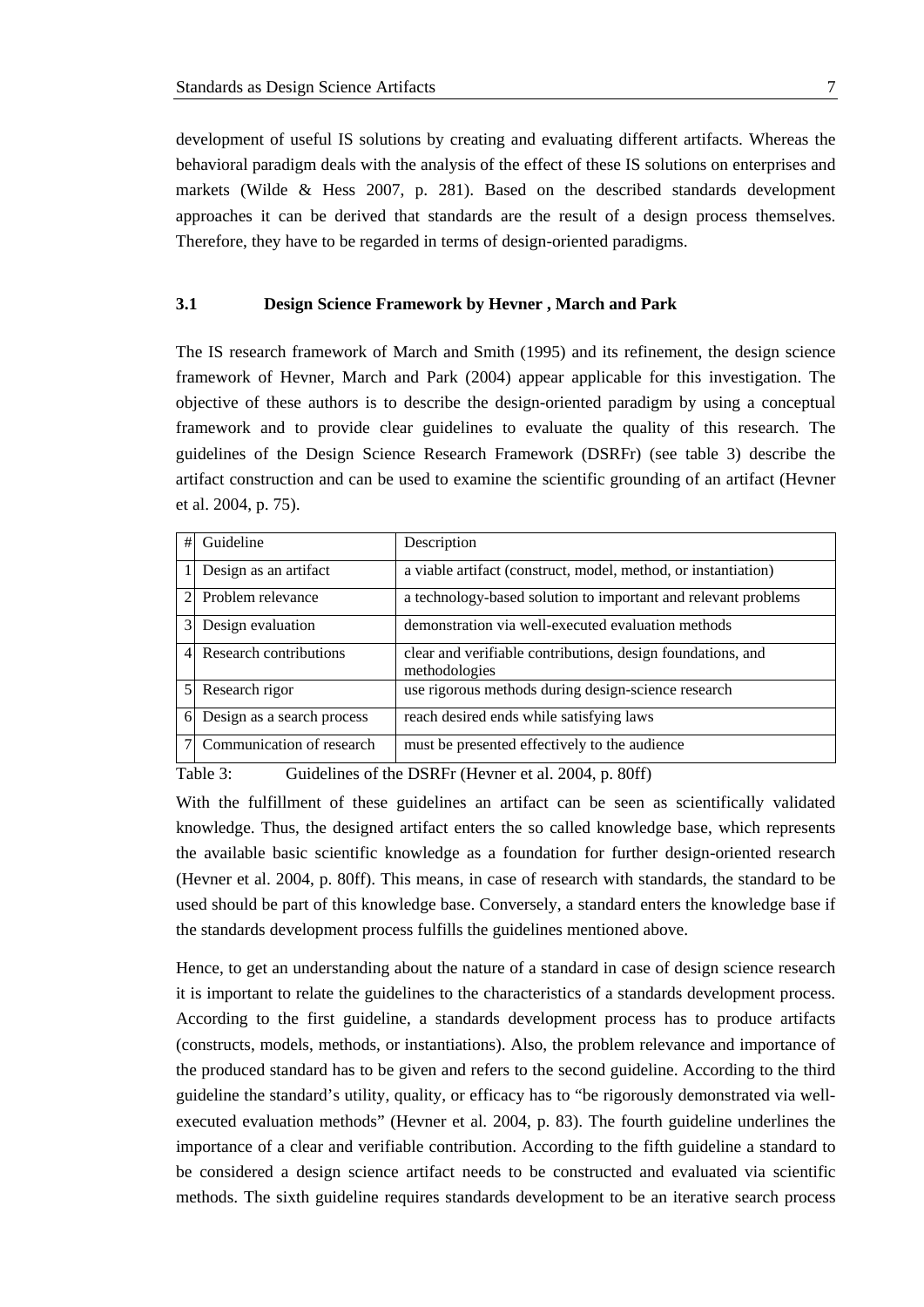<span id="page-8-0"></span>and finally the last guideline requires that the artifact has to be published to technology-oriented as well as management-oriented audiences.

In the following section we use the discussed guidelines of Hevner et al. (2004, p. 83) to examine an exemplary standard. We have chosen the XML based reporting standard XBRL.

#### **3.2 Mapping XBRL and its development process against design science guidelines**

The eXtensible Business Reporting Language (XBRL) is an IS standard to facilitate communication of business information intra- and inter-organizationally. XBRL does so by the elimination of the semantic gap in business reporting (Debreceny & Gray 2001, Cohen, Schiavina & Servais 2005). The standard is the result of a development process within a consortium, XBRL International (XII), based on the eXtensible Markup Language (XML), a semantic format to provide information, and consists of a family of specifications (Debreceny et al. 2009). Members of the consortium come from several countries and different constituencies of the information value chain. The involvement of software vendors, audit companies, financial institutions as well as international and national standard setters and public entities demonstrate the acceptance of XBRL worldwide.

As mentioned before, XBRL was developed and diffused by an international consortium (XBRL International). Thus XBRL is a consensus-based standard. However, very often, XBRL is called a de facto standard, too. This can be tracked down to the earlier development stages where the complex environment and the lack of transparency in financial reporting was the initial spark for many filers to create a simple reporting method (Kernan 2009, p. 4f). Currently, the Security Exchange Commission (SEC) mandated XBRL as standard for financial reporting in the US (Clemmons 2009, p. 16). Because of this binding mandate, the SEC as a supervisor is interested in the development of a secure and useful standard. Therefore, XBRL reaches de jure status, too. Nevertheless, the ongoing development process is still a consensus-based one. We chose XBRL for our analysis as it is possible to gain a very deep insight into its development process and as it is a widely-adopted, practically relevant and technological standard. Additionally, we want to conduct design-oriented research on the basis of XBRL and thus for the purpose of our own research we need to assess its scientific grounding.

In the following, we exemplarily mapped XBRL against the design science guidelines. As this mapping is prone to subjective judgment we included several review iterations among the papers' authors and an extensive discussion of each guideline. The results are shown in table 4 and are discussed in the following with the guideline number preceding the respective argumentation.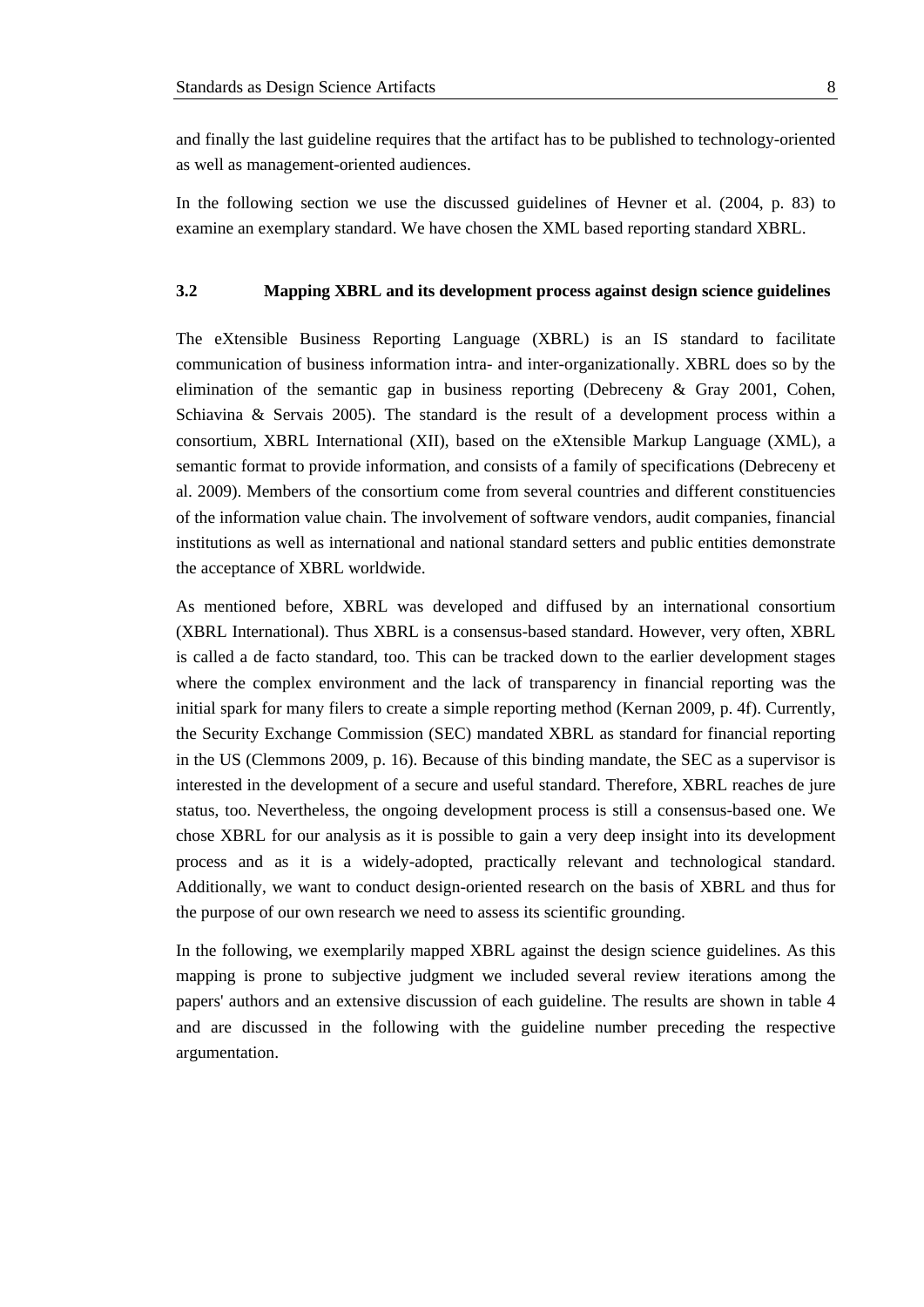| #              | Guideline                  | <b>XBRL</b> | Sources                                                           |
|----------------|----------------------------|-------------|-------------------------------------------------------------------|
|                | Design as an artifact      |             | Baldwin, Brown & Trinkle 2006, p. 98ff                            |
| 2              | Problem relevance          | ✓           | Debreceny & Gray 2001, p. 62f                                     |
| 3              | Design evaluation          | $\sqrt{6}$  | http://www.xbrl.org,<br>http://groups.yahoo.com/search?query=XBRL |
| $\overline{4}$ | Research contributions     | ✓           | Locke & Lowe 2007, p. 586f                                        |
| 5              | Research rigor             | $\Omega$    | not available                                                     |
| 6              | Design as a search process |             | not available                                                     |
| 7              | Communication of research  | ✓           | xbrl.org/conferences                                              |

Table 4: Mapping XBRL and its development process against design science guidelines (1/2) At the end of the 90's a vast amount of unstructured financial information could not be digitally exchanged without media breaks. XBRL provided a solution to this relevant problem (Debreceny & Gray 2001, p. 52f). As XBRL is derived from XML, a basic technology, it can be considered an IS related artifact. As it is a language – although domain-specific – it belongs to the groups of constructs. (3) With respect to design evaluation the judgment is more complicated. The current websites of XBRL International (XBRL International 2009) give an overview on all recommended XBRL specifications. Within the development process we find four steps: Public Working Draft, Candidate for Recommendation, Proposed Recommendation, and Specification. A public working draft is a paper for a discussion in the XBRL community. After a careful review and agreement by the community on its content, it will be accepted as a candidate for recommendation. If a paper has the status of a candidate for recommendation it is available for free implementation. Next it gains the so called proposed recommendation status before it becomes a fully recommended specification. Our findings suggest that an evaluation is taking place in each of these stages. The utility and the efficacy are tested within the implementation. Additionally the open source character allows every user to take part in the creation and evaluation process as a member of the different working groups. Work within working groups partly resembles focus group discussions. However, a well defined and rigorous evaluation process, like a formal test case or field evaluations, is missing. Yet, field evaluation might implicitly take place outside the scope of the development process. As many organizations such as financial institutions and businesses applying the standard belong to the consortium their usage experiences are certainly reported back to the working groups. This means that the third guideline is probably fulfilled but somehow outside the scope of the development process and thus is not fully under the control of the standard developers. (4) A research contribution, related to the fourth guideline, describes an additional value to the environment of the artifact. Especially XBRL can help to simplify reporting processes along the financial reporting value chain (Cohen 2004, p. 187f). Thus, we find a clear contribution underlining the additional value of XBRL, as Hevner et al. (2004) state, "research must demonstrate a clear contribution to the business environment, solving an important, previously unsolved problem" (p. 87). XBRL has a technical and business contribution in the specific reporting area. Hence, XBRL meets this requirement. (5) In the case of the fifth guideline our research provides no confirmation for a research rigor. (6/7) Guidelines six and seven can be confirmed in the context of XBRL. The different versions in different years (2000 XBRL 1.0,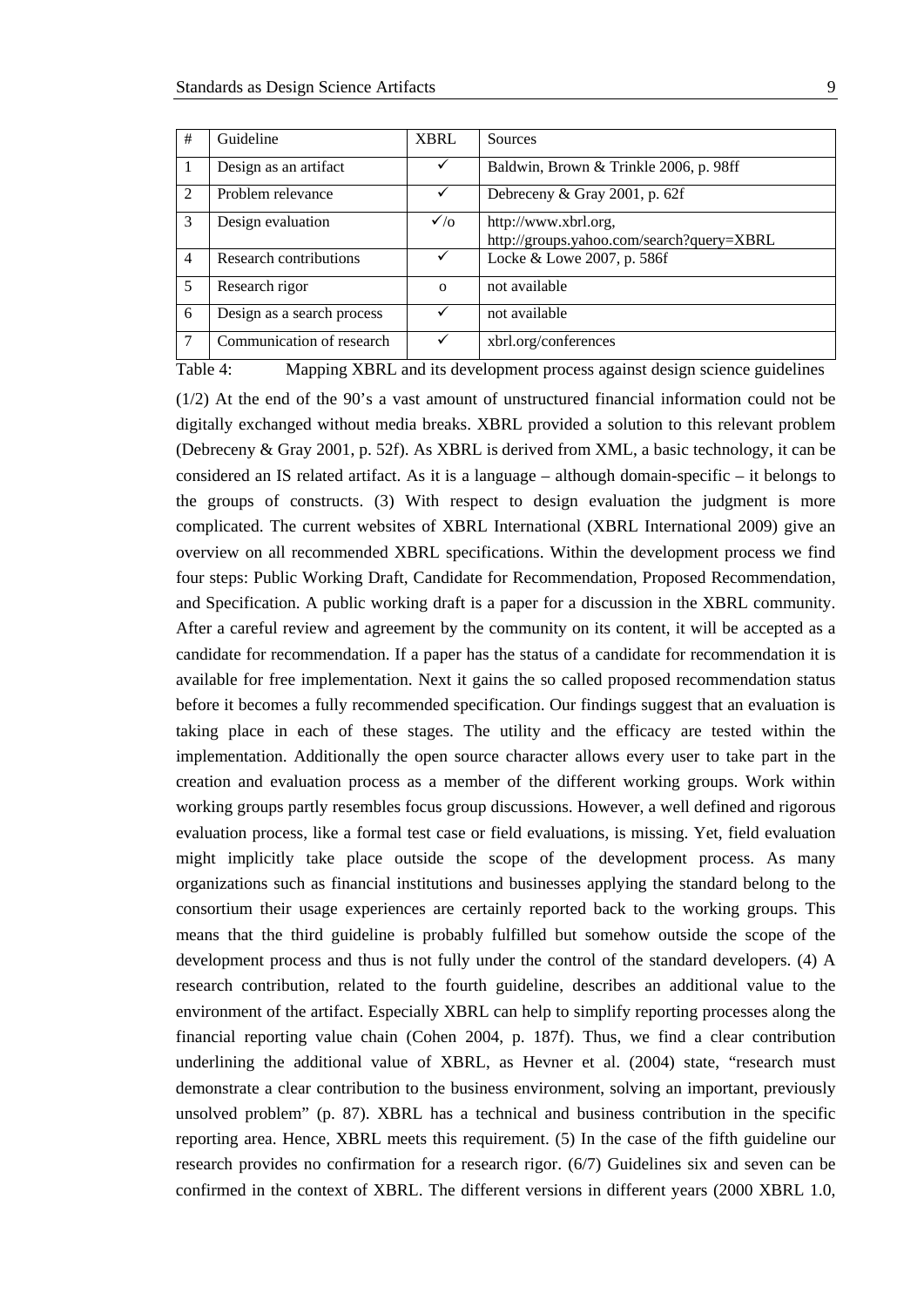<span id="page-10-0"></span>2001 XBRL 2.0, 2002 XBRL 2.0a, and 2003 XBRL 2.1) indicate an iterative search process and also the stages within each development cycle already support this notion. When looking at the four versions of specifications there are significant differences in reaction to further requirements during the years of development. As all versions are fully available and as the steps within each development cycle result in still available results, the development process is very transparent with respect to interim results and final versions. Also, the communication of XBRL as a new technology took place on many technical and business conferences and was accompanied by many publications on the part of XBRL International, too (XBRL International 2009).

Summing up, the mapping provides a suggestion on how to examine a special standard with respect to design science guidelines. The XBRL example shows that guidelines exist where researchers have to pay attention if they intend to use this standard within their artifact construction process. Because of the not confirmed rules (e.g. research rigor), we point out that there is a lack of scientific grounding although the development process has obvious similarities with design science research processes.

#### **3.3 Mapping general standard classes against design science guidelines**

So far we have shown that a specific standard might not be considered a fully scientifically validated artifact. However, we cannot infer a general conclusion from this example because, as already mentioned, there are many differences between standards development approaches. Accordingly, we conducted another evaluation which does not address the specific standards themselves, but their general development approaches. The classes in table 2 (de facto, consensus-based, de jure) serve as research objects and are mapped against design science guidelines. Table 5 shows the results of this mapping which can be considered a first suggestion for researchers in order to sharpen their awareness as to where major weaknesses are to be expected.

| # | Guideline                  | De facto | Consensus-based | De jure    |
|---|----------------------------|----------|-----------------|------------|
|   | Design as an artifact      |          |                 |            |
|   | Problem relevance          |          |                 |            |
|   | Design evaluation          |          |                 |            |
|   | Research contributions     |          | $\sqrt{2}$      | $\sqrt{2}$ |
|   | Research rigor             |          |                 |            |
|   | Design as a search process |          |                 |            |
|   | Communication of research  |          |                 |            |

Table 5: Mapping of standards development approaches against design science guidelines

(1/2) Guidelines one and two are equally valid for all classes, because as with XBRL there usually is an artifact as well as a relevant problem the standard aims to address. It is irrelevant whether the development process is driven by market forces (de facto) or an organization (consensus-based, de jure). (3-5) With respect to guidelines three to five, de facto standards cannot be said to meet these requirements. Neither the evaluation nor the research contribution or the scientific rigor can be demonstrated in the creation of a de facto standard. This is not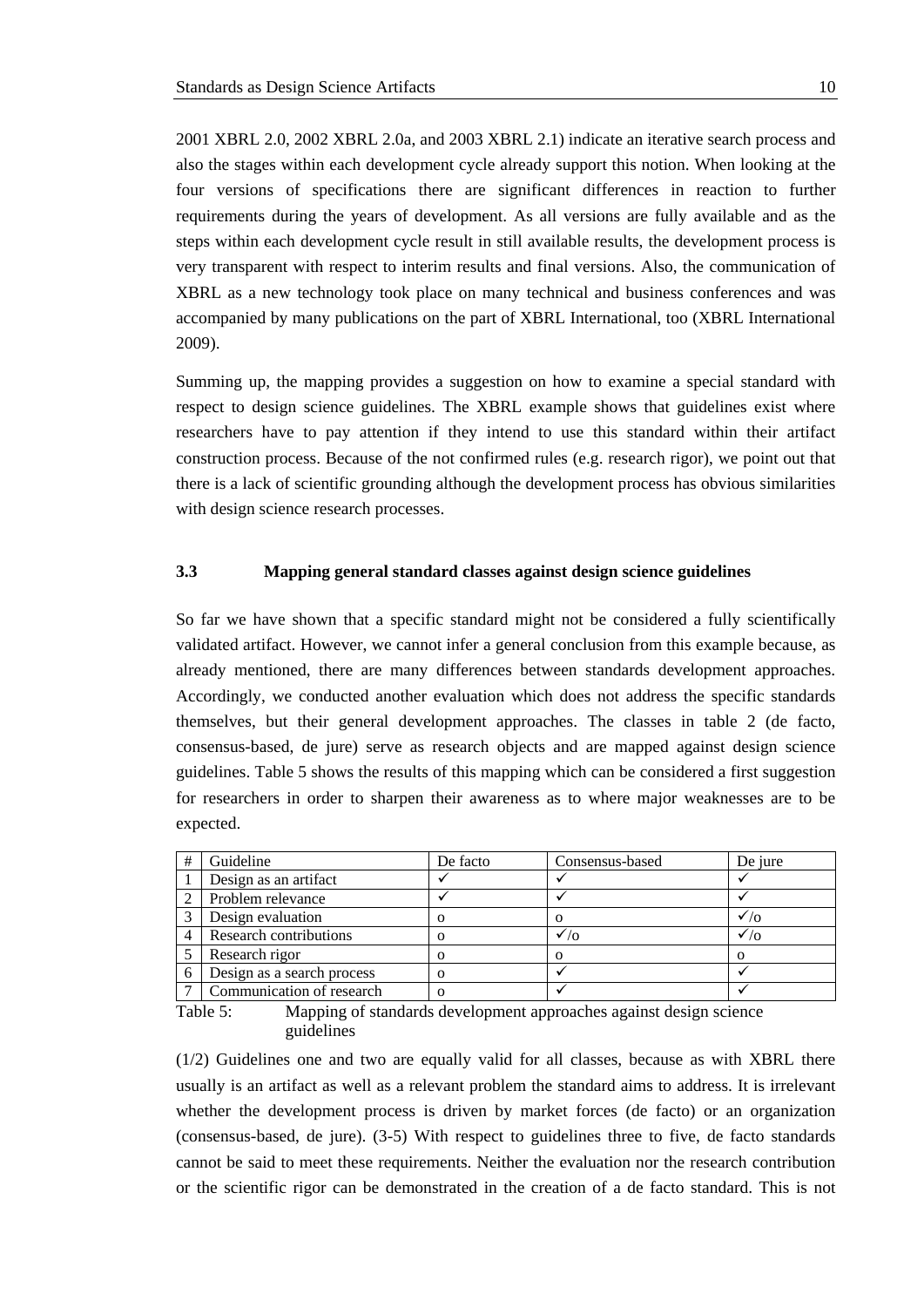<span id="page-11-0"></span>surprising, as there is no regulation or formalization of development, adoption, and diffusion of a de facto standard. (3) For consensus-based standards, the same reasoning as for XBRL can be adopted. Our investigation showed that consensus-based standardization consortia have no established and transparent evaluation criteria within the standards development process although some sort of field evaluation is likely to take place under the control of individual community members (ISO 2004a, OMG 2009, W3C 2009). (3) In contrast to the consensusbased standards, some de jure standards organizations provide evaluation guidelines. Although no demonstrable evaluation criteria are available, but for example the DIN uses defined procedures during the development process (DIN 2009). That is the reason why we see a difference to the consensus-based standards and we partly approve the third guideline. (4) The fulfillment of the fourth guideline cannot be confirmed in general. As with XBRL consensusbased standards can deliver a relevant contribution in a specific area. But this fact has to be checked for every consensus-based standard individually. The evaluation of de jure standards follows this. (5) With respect to the fifth guideline we cannot confirm research rigor in both cases, consensus based and de jure standards. (6/7) Since de facto standards are created by market forces and this process is more or less uncontrolled, we cannot expect a transparent search process. Furthermore the communication of the result happens by chance and therefore cannot be confirmed either. For consensus based and de jure standards different versions with various statuses exist. Hence, a search process is part of the development process for both. The communication of consensus-based as well as de jure standards is available to the audience by specific journals, documentations, websites, conferences or even laws and regulations.

## **4 Consequences for Researchers**

As described above we see that standards usually lack a full scientific grounding and thus must not be automatically included in the scientific knowledge base (Hevner et al. 2004, p. 80). However, as mentioned in the introduction de Vries (1999) and Jakobs (2003) see a strong necessity to do research with standards and this calls for standards as part of the knowledge base. Hence, a gap between the needs of IS researchers and the requirements on the used knowledge exists, because the knowledge, which is used for designing an artifact has to be derived from the knowledge base in order to make the artifact rigorously researched and vice versa (Hevner et al. 2004, p. 94ff). Recent literature addresses this gap as well. Zelewski (2007) for example mentions that Hevner et al. (2004) miss to provide a clear methodology for creating an artifact. He also criticizes that Hevner et al. (2004) do not explain in detail how knowledge is accepted into the knowledge base. It is not explained whether there are other sources of knowledge than scientific results (Zelewski 2007, p. 90f).

In reaction to another scholarly discussion (see Iivari (2007)) Hevner (2007) adapted the design science process and emphasizes that knowledge within the knowledge base does not necessarily need to be generated through scientific research. The so called "additional knowledge" is an important part of the knowledge base as well. This additional knowledge comprises "experiences and expertise that define the state-of-the-art in the application domain of the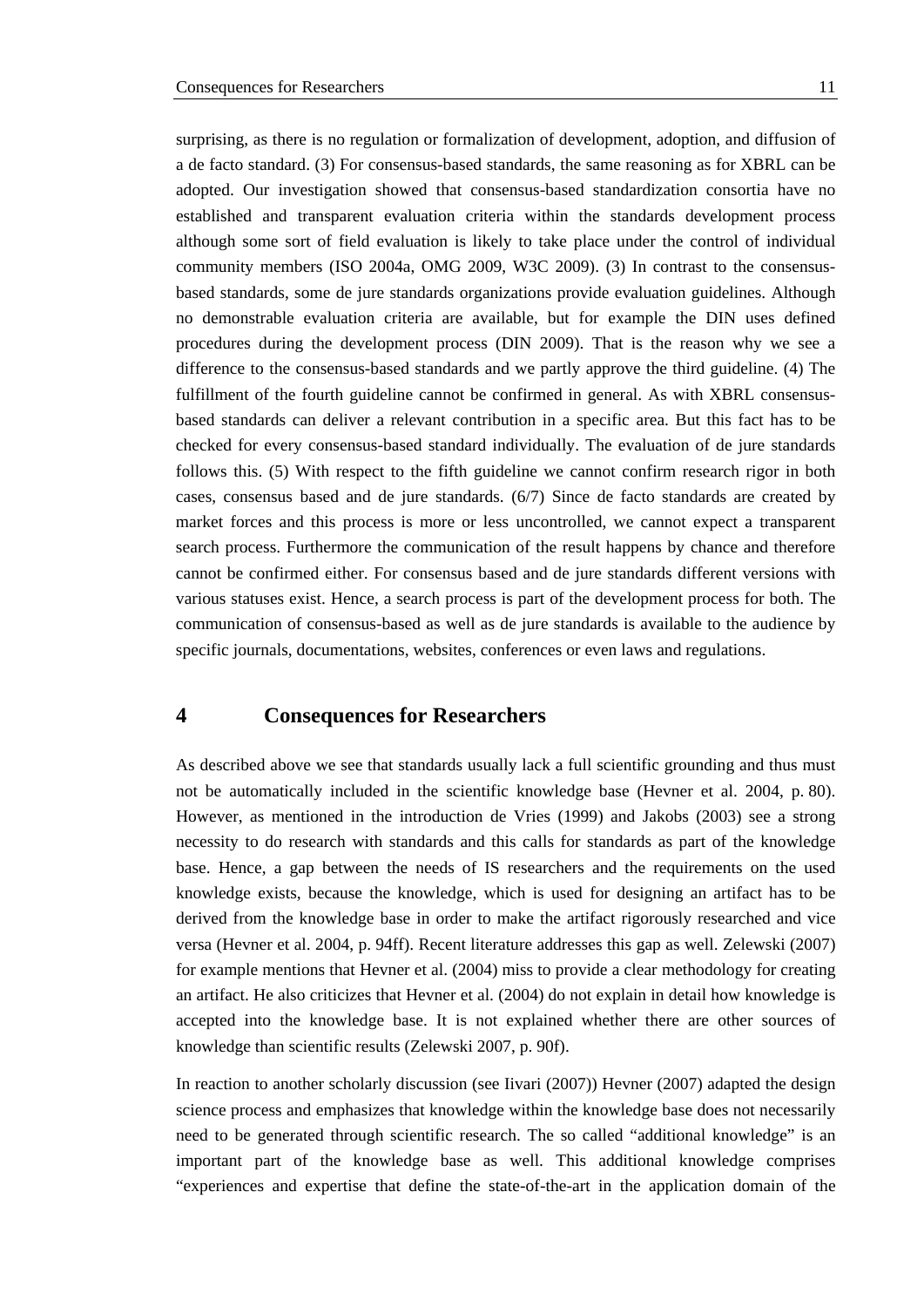research" and consists of existing artifacts and processes of the area of application (Hevner 2007, p. 89). Thus, standards can be part of the knowledge base, since they may represent additional knowledge of this type. But with this additional explanation the DSRFr becomes less consistent. The possibility to use any item as a foundation for research may cause a loss of research rigor as shown by the investigation above. Hence, our suggestion is that a researcher has to be careful while using a standard as a method or construct during the design science process and is responsible to assure research rigor. This has two consequences for the

researcher. First, using additional knowledge in research without scientific grounding weakens the researcher's own results. Second, there might be a risk to fail the research aim. In order to avoid this risk the researcher should validate the knowledge he intends to use with respect to its scientific grounding (Hevner 2007, p. 90). For research with standards this might imply that the researcher evaluates the standard in terms of the design science rigor cycle (Hevner 2007, p. 89). For doing this we suggest three evaluation levels. These levels are related to the dependencies between the scientific grounding of foundations or methods, the DSRFr, and the classification of development approaches of standards.





Figure 1 shows an Entity-Relationship-Model (ER-M) of the stated dependencies. At the first level the influence of the used standard is the object of the evaluation. At least, the influence is a critical aspect to decide, whether a standard has to be validated or not. If the standard has a low influence on the artifact to be developed, then there is hardly any need to validate a standard as a scientific artifact. If the used standard is rejected as a scientific method or construct, the designed artifact still may be scientifically grounded if the qualities and characteristics of the artifact do not depend on the use of the standard. If a standard has a significant influence, the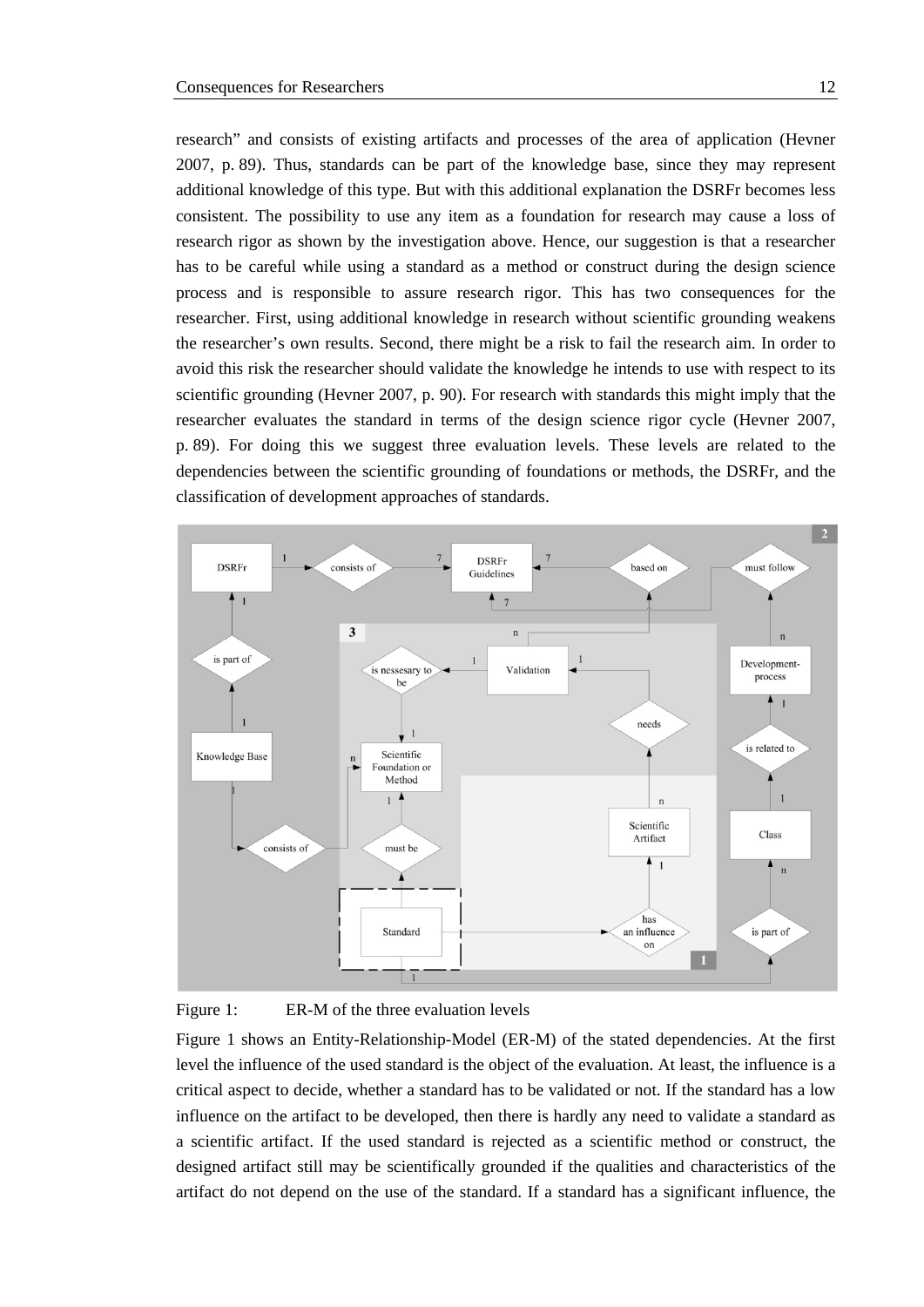<span id="page-13-0"></span>evaluation process reaches the second level. The goal of the second level is to show to what extent the standard meets the requirements as stated in the design science guidelines. By mapping the design science guidelines the researcher becomes aware of the critical guidelines and the weaknesses in the scientific grounding of the standard. As a starting point we provide the standard classes and their class based mapping (Table 5) in order to guide the researcher to those guidelines he or she needs to pay most of his attention too. Next, at the third level, the researcher has to verify every critical guideline which means checking the critical guidelines on the basis of a detailed analysis of the underlying development process in order to evaluate its scientific grounding. The result of the third level analysis can be, first, a confirmation of the critical guidelines which allows the researcher to use the standard without threatening the research rigor of his own research process. Second, the confirmation as a scientific artifact may fail. Hence, the artifact cannot move into the knowledge base and should not be used as foundation or method. Third, because of a rejection, the researcher has to argue why the critical guidelines are obsolete or irrelevant for the designed artifact or what he or she did himself to improve the standard's scientific grounding if the standard should be used.

### **5 Conclusions and Outlook**

Along with increased standardization activities in the field of IS, the importance of research for and about IS standards steadily increased. Furthermore many researchers are using IS standards as components or even as foundation for other research projects, especially in design-oriented research. However, there is hardly any discussion available in the literature on the prerequisites and restrictions when researching with IS standards in design science projects.

We took up this issue, investigating the scientific grounding of IS standards. According to our research question Q1 and Q2, we have shown that at least de-jure and consensus-based standards are artifacts apt to be assessed on the basis of their development processes. To illustrate this we have conducted an exemplary assessment of a consensus-based standard called XBRL. Our findings imply that IS standards can be developed through different approaches with the main difference being the existence of well defined development and evaluation processes. These differences affect the suitability of an IS standard as a component or basis of design-oriented research. While mapping the standards development approaches against the guidelines of the DSRFr of Hevner et al. (2004), we illustrated that every approach shows weaknesses from a scientific point of view and that for each type of standard we have critical areas where they might fail a positive assessment. To answer Q3, our results show that especially the (scientific) evaluation and the research rigor are the most critical issues. In case of de facto standards the iterative search process and the communication of the results are missing, too. Furthermore, our research reveals, that de jure standards tend to be most likely accepted as scientific components within design-oriented research. However, consensus-based standards fulfill most of the guidelines, too. Therefore they have to be evaluated accurately.

Summing up, none of the standards development approaches was able to fulfill all of the guidelines. But although the scientific grounding of an IS standard has to be questioned, we do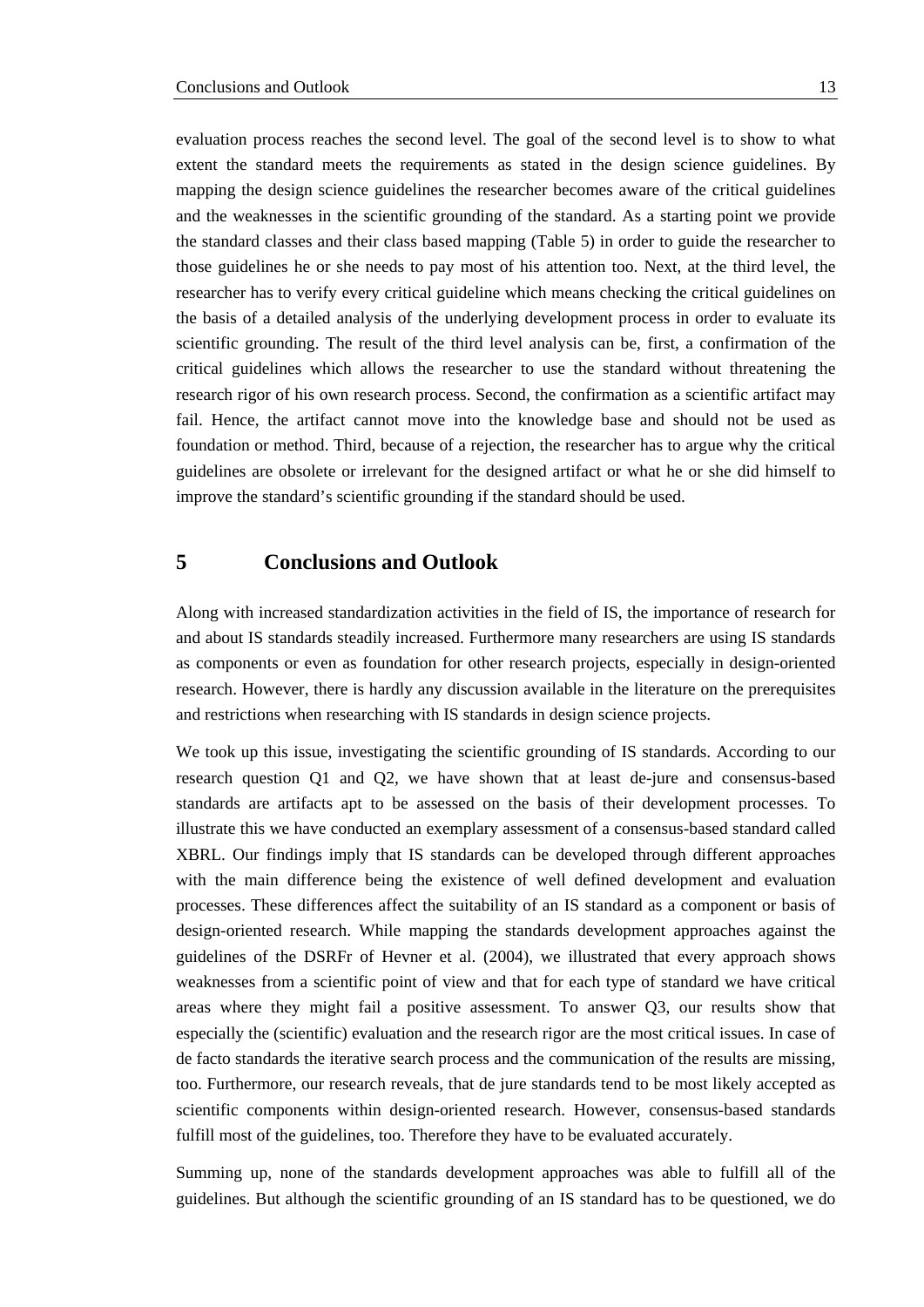not want to inhibit research with IS standards. Our aim rather is to sharpen the awareness that IS standards must not simply be considered as naturally belonging to the scientifically grounded knowledge base. Due to the existing weaknesses every IS standard has to be evaluated individually before using it for research. The scientist has to clearly point out the relation between the designed artifact and the used standard and scientific restrictions emerging out of the characteristics of the standard should be addressed explicitly.

Future research should map the characteristics of standards and standards development approaches with other scientific frameworks. The more explicit and detailed a framework is the more prescriptive the results of such a mapping will be. Furthermore the classification of standards development approaches should be refined in order to provide more detailed results. Both aspects will help researchers to derive more specific assistance on how to enhance a standard's scientific grounding.

Finally, the problem covered in this paper can be generalized to the level of any type of artifact, be it a standard or not, intended to be used in design science research. We have chosen to start with standards because they are likely candidates for artifacts constructed in development processes with obvious similarities to design science processes. Additionally, these processes have a chance of being transparent to outsiders. Thus they at least offer the potential to be assessed with respect to their scientific grounding via looking at their development processes. Many other artifacts do not offer this potential. Yet, generalizing our argumentation to any type of artifact should be a next step. Assuming that assessing artifacts of any type may require considerable effort we suggest that a more detailed approach is needed in order to decide which of the artifacts used in a design-oriented research project should undergo an assessment of their scientific grounding. Therefore, our next step is to define a respective decision model that helps guiding the individual researcher on which of the potential artifacts to focus.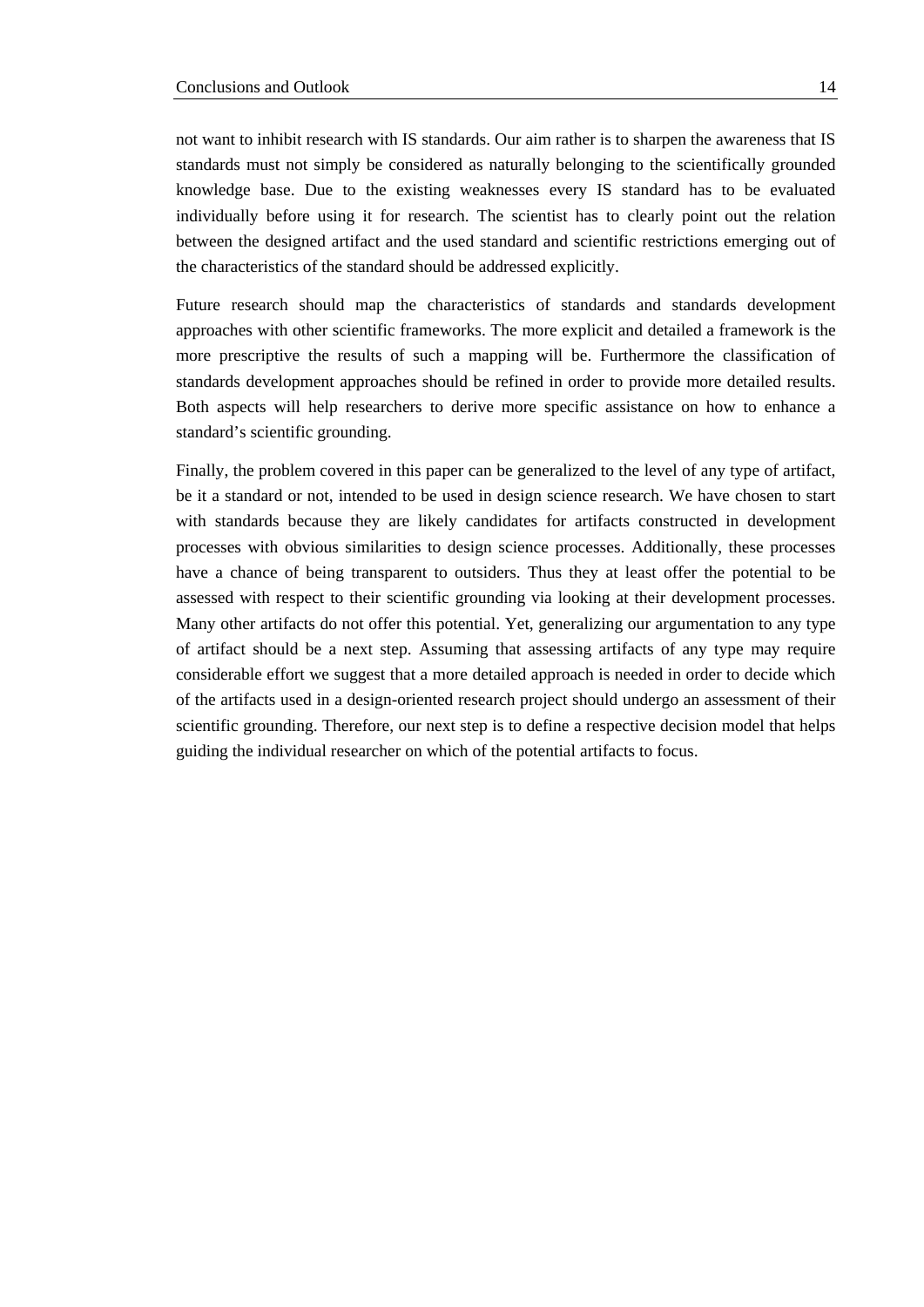### References

- Backhouse, J., Hsu, C. W. & Silva, L. (2006). Circuits of Power in Creating de jure Standards: Shaping an International Information Systems Security Standard. MIS Quarterly, 30, 413- 438.
- Baldwin, A. A., Brown, C. E. & Trinkle B. S. (2006). XBRL: An Impacts Framework and Research Challenge. Journal of Emerging Technologies in Accounting, 3, 97-116.
- Becker, J. & Pfeiffer, D. (2006). Beziehungen zwischen behavioristischer und konstruktionsorientierter Forschung in der Wirtschaftsinformatik. In Fortschritt in den Wirtschaftswissenschaften: Wissenschaftstheoretische Grundlagen und exemplarische Anwendungen (Zelewski, S. & Naciye, A. Eds.), pp. 1-18, Gabler, Wiesbaden.
- Belleflamme, P. (2002). Coordination on formal vs. de facto standards: a dynamic approach. European Journal of Political Economy, 18, 153-176.
- Boh, W. F., Soh, C. & Yeo, S. (2007). A Case Study of RosettaNet. Communications of the ACM, 50 (12), 57-62.
- Clemmons, D. (2009). SEC Mandates XBRL. Internal Auditor, 66 (1), 16.
- Cohen, E. E. (2004). Compromise or Customize: XBRL's Paradoxical Power. Canadian Accounting Perspectives, 3 (2), 187-206.
- Cohen, E. E., Schiavina, T. & Servais, O. (2005). XBRL: The standardised business language for 21st century reporting and governance. International Journal of Disclosure and Governance, 2 (4), 368-394.
- David, P. A. & Greenstein, S. (1990). The Economics of Compatibility Standards: An Introduction to Recent Research. Economics of Innovation and New Technology, 1 (1-2), 3-41.
- Debreceny, R., Felden, C., Ochocki, B., Piechocki, M. & Piechocki, M. (2009). XBRL for Interactive Data: Engineering the Information Value Chain. Springer-Verlag, Heidelberg.
- Debreceny, R. & Gray, G. L. (2001). The production and use of semantically rich accounting reports on the Internet: XML and XBRL. International Journal of Accounting Information Systems, 2 (1), 47-74.
- Declerck, T. & Krieger, H.-U. (2006). Translating XBRL into description logic. An approach using protege, sesame and OWL. Technical Report, German Research Center for Artificial Intelligence (DFKI).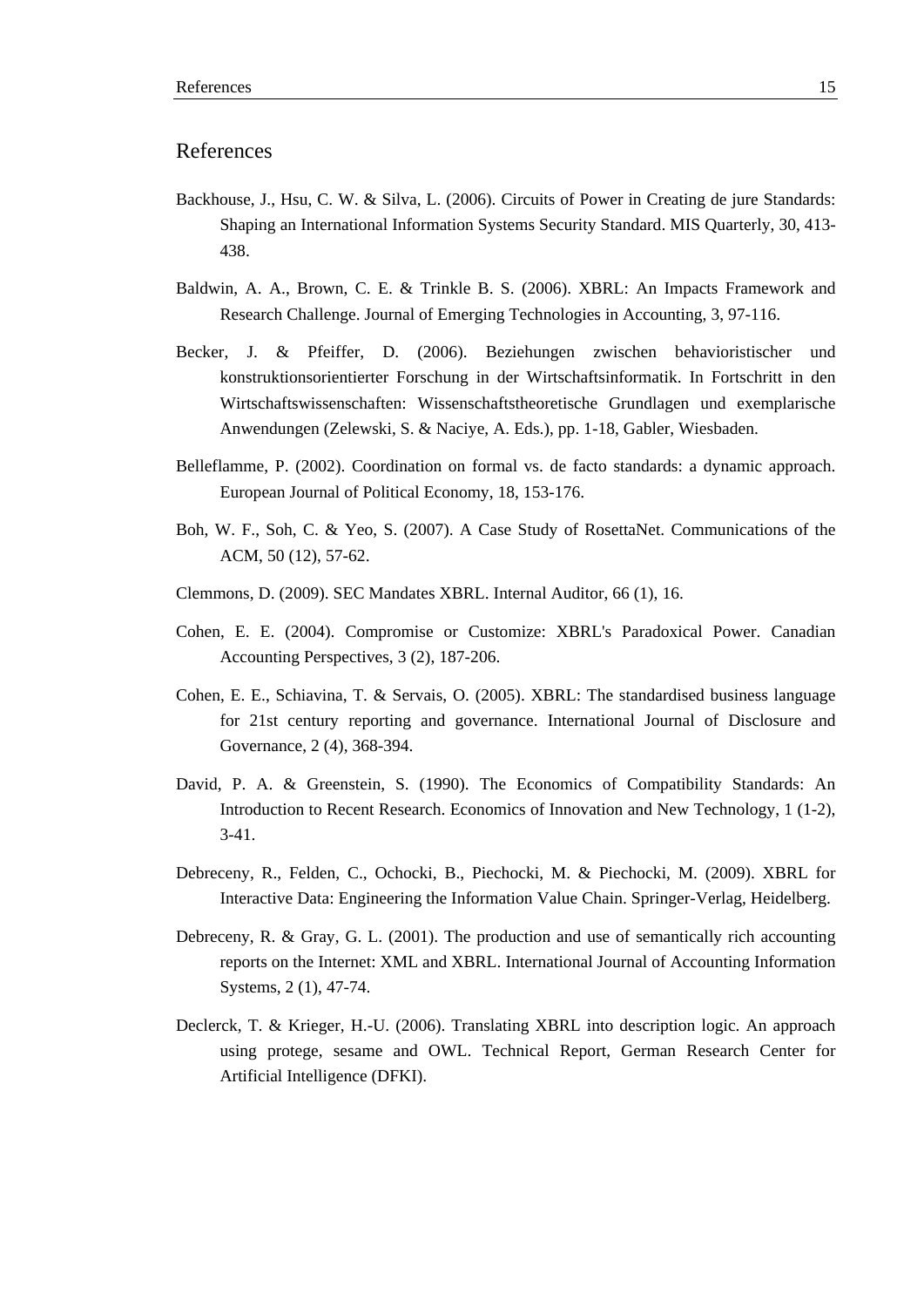- Deutsches Institut für Normung e. V. (2009). Entstehung einer DIN-Norm. Retrieved September 11, 2009, from: http://www.din.de/cmd?cmsrubid=47441&menurubricid=47441 &level=tplunterrubrik&cmssubrubid=48550&menuid=47420&menusubrubid=48550&co ntextid=din&languageid=de&cmsareaid=47420.
- de Vries, H. J. (1999). Standardization: A Business Approach to the Role of National Standardization Organisations. Kluwer Academic Publishers, Boston.
- European Parliament (1998). Directive 98/34/EC of the European Parliament and of the Council of 22 June 1998 laying down a procedure for the provision of information in the field of technical standards and regulations. Official Journal of the European Communities, L204/37, 1-12.
- Greenstein, S. M. (1992). Invisible Hands and Visible Advisors: An Economic Interpretation of Standardization. Journal of the American Society for Information Science, 43 (8), 538- 549.
- Hesser, W., Czaya, A. & Riemer, N. (2006). Development of Standards. In Standardisation in Companies and Markets (Hesser, W. & Feilzer, A. Eds.), pp. 101-139, Helmut Schmidt University, Hamburg.
- Hevner, A. R. (2007). A Three Cycle View of Design Science Research. Scandinavian Journal of Information Systems, 19 (2), 87-92.
- Hevner, A. R., March, S. T. & Park, J. (2004). Design Science in Information System Research. MIS Quarterly, 28 (1), 75-105.
- Iivari, J. (2007). A Paradigmatic Analysis of Information Systems as a Design Science. Scandinavian Journal of Information Systems, 19 (2), 39-64.
- International Organization for Standardization (2004a). Standardization and related activities general vocabulary (ISO/IEC Guide 2:2004); Trilingual version EN 45020:2006. Deutsches Institut für Normung e. V., Beuth Verlag, Berlin.
- International Organization for Standardization (2004b). ISO Strategic Plan 2005-2010: Standards for a sustainable world. Retrieved September 11, 2009, from http://www.iso.org/iso/isostrategies\_2004-en.pdf.
- Jakobs, K. (2003). Information Technology Standards, Standards Setting and Standards Research. Cotswolds Conference. Stanhope Center for Communication Policy Research.
- Jakobs, K. (2002). A Proposal for an Alternative Standards Setting Process. IEEE Communications Magazine, 40 (7), 118-123.
- Kernan, K. (2009). The story of our new language. Personalities, cultures, and politics combine to create common, global language for business. American Institute of Certified Public Accountants, Inc., New York.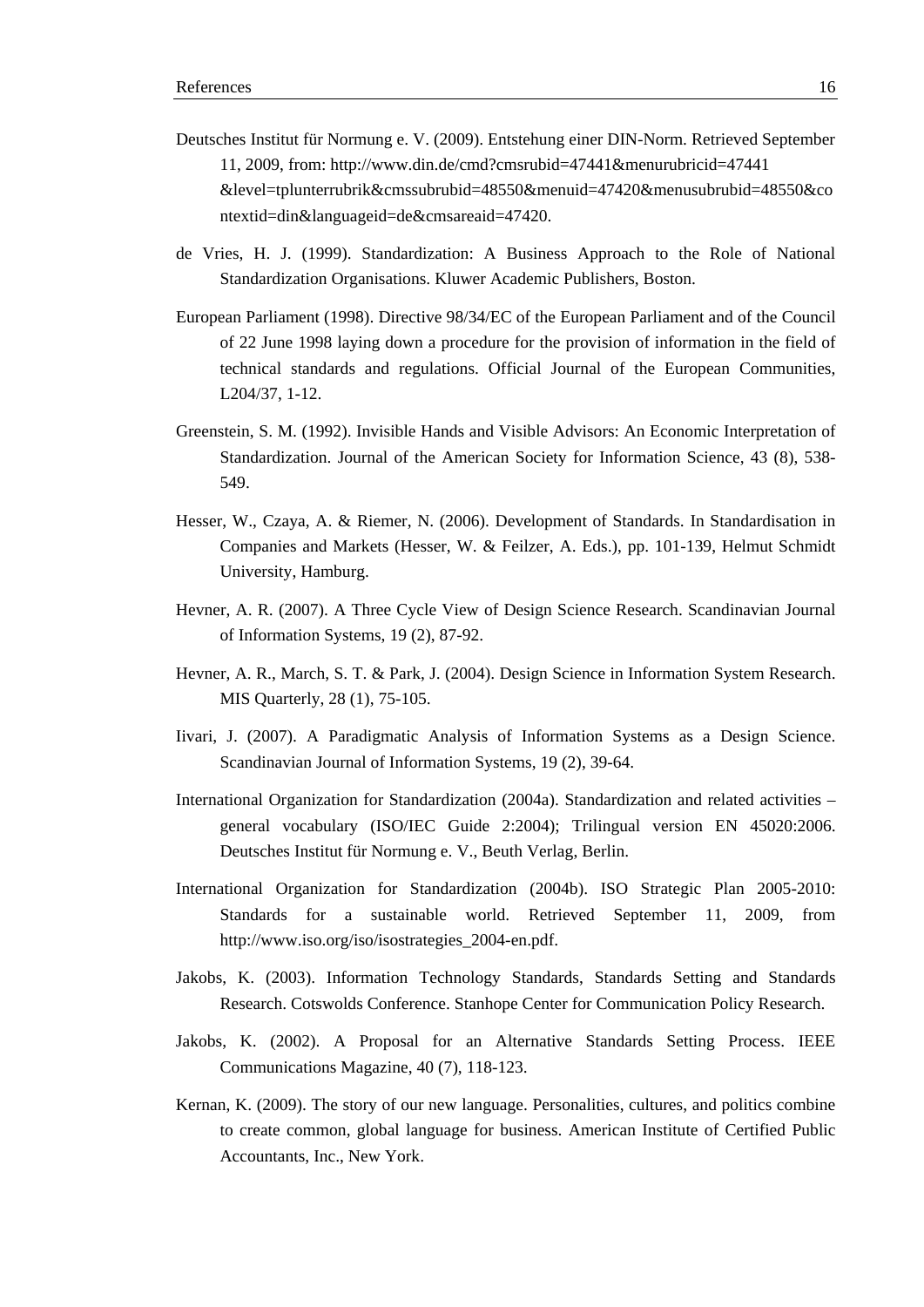- Locke, J. & Lowe, A. (2007). XBRL: An (Open) Source of Enlightenment or Disillusion? European Accounting Review, 16 (3), 585-623.
- Luftman, J. & Kempaiah, R. (2007). An Update on Business-IT Alignment: "A Line" Has Been Drawn. MIS Quarterly Executive, 6 (3), 165-177.
- March, S. T. & Smith, G. F. (1995). Design and natural science research on information technology. Decision Support Systems, 15 (4), 251-256.
- Markus, M. L., Steinfield, C. W. & Wigand, R. T. (2006). Industry-Wide Information Systems Standardization as Collective Action: The Case of the U.S. Residential Mortgage Industry. MIS Quarterly, 30, 439-465.
- Nelson, M. L., Shaw, M. J. & Qualls, W. (2005). Interorganizational System Standards Development in Vertical Industries. Electronic Markets, 15 (4), 378-392.
- Object Management Group (2009). Snapshot: The OMG Technology Adoption Process. Retrieved September 11, 2009, from http://www.omg.org/memberservices/Tech AdoptProcess.pdf.
- Rada, R. (2000). Consensus Versus Speed. In Information Technology Standards and Standardization: A Global Perspective (Jakobs, K. Ed.), pp. 19-34, Idea Group Publishing, Hershey, PA.
- Spies, M. (2009). An ontology modeling perspective of business reporting. Information Systems, doi:10.1016/j.is.2008.12.003.
- Weiss, M. B. (1993). The Standards Development Process: A View from Political Theory. Standard View, 1 (2), 35-41.
- Wilde, T. & Hess, T. (2007). Forschungsmethoden der Wirtschaftsinformatik Eine empirische Untersuchung. Wirtschaftsinformatik, 49 (4), 280-287.
- World Wide Web Consortium (2009). W3C Process Document: Activities. Retrieved September 11, 2009, from http://www.w3.org/2005/10/Process-20051014.
- XBRL International (2009). Specification Recommendation. Retrieved September 11, 2009, from http://www.xbrl.org/SpecRecommendations.
- Zelewski, S. (2007). Kann Wissenschaftstheorie behilflich für die Publikationspraxis sein? In Wissenschaftstheoretische Fundierung und wissenschaftliche Orientierung der Wirtschaftsinformatik (Lehner, F. & Zelewski, S. Eds.), pp. 71-120, GITO-Verlag, Berlin.
- Zhao, K., Xia, M. & Shaw, M. J. (2005). Vertical E-Business Standards and Standards Developing Organizations: A Conceptual Framework. Electronic Markets, 15 (4), 289- 300.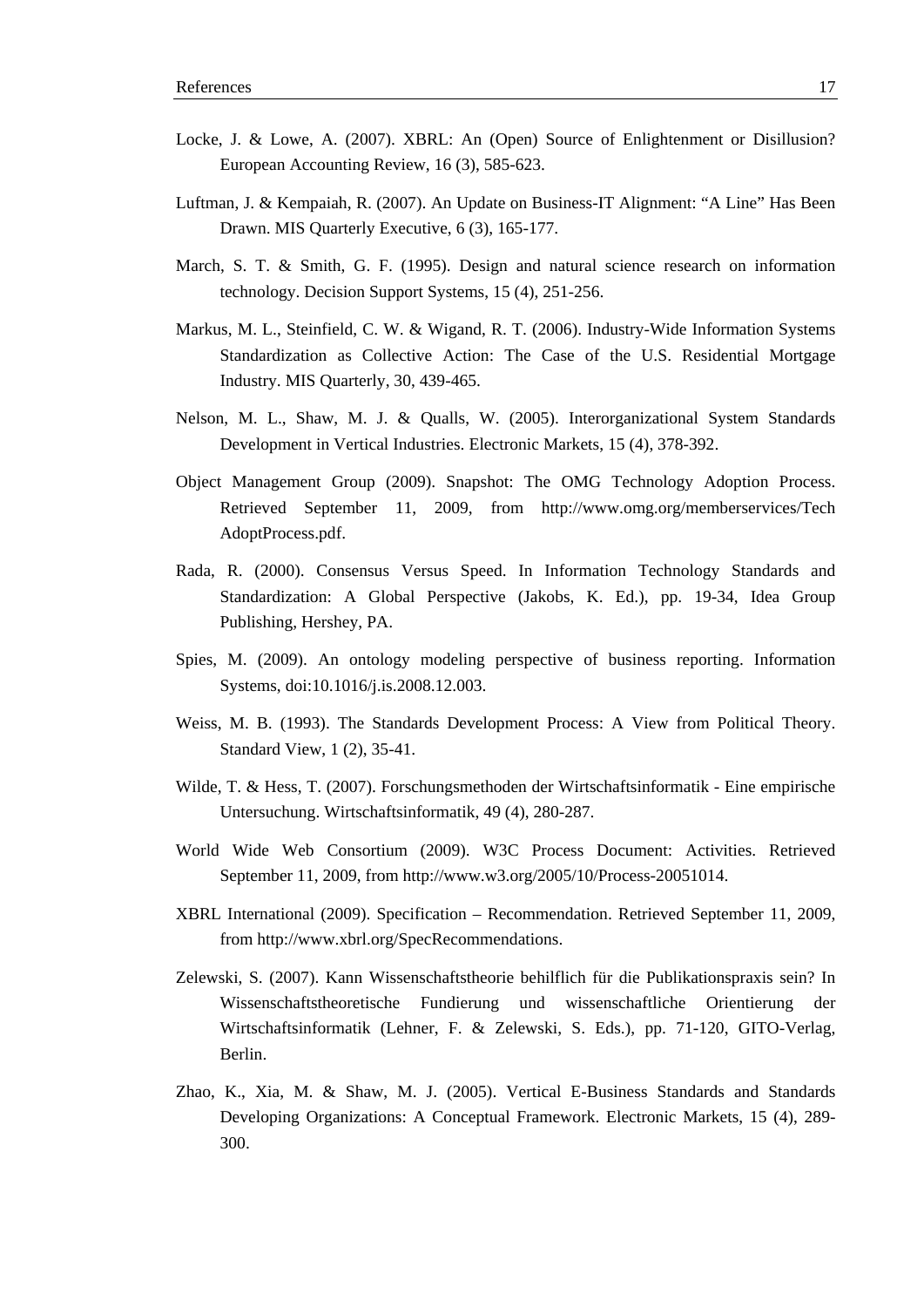

**FAKULTÄT WIRTSCHAFTSWISSENSCHAFTEN** 

## **Bisher erschienene Titel in der Reihe: Dresdner Beiträge zur Wirtschaftsinformatik**

| Ifd.Nr.                                                            | Autor/Autoren      | <b>Titel</b>                                              |
|--------------------------------------------------------------------|--------------------|-----------------------------------------------------------|
| 1/94                                                               | Werner Esswein,    | Der Studiengang Wirtschaftsinformatik an der Fakultät     |
| Eric Schoop,                                                       |                    | Wirtschaftswissenschaften der Technischen Universität     |
| Wolfgang Uhr                                                       |                    | Dresden                                                   |
| 2/94                                                               | Eric Schoop,       | Beiträge zum computerunterstützten Lernen                 |
|                                                                    | Stefan Papenfuß    |                                                           |
| 3/94                                                               | Werner Esswein,    | Führung und Steuerung von Softwareprojekten im Kapsel-    |
|                                                                    | Klaus Körmeier     | Modell                                                    |
| 4/94                                                               | Werner Esswein     | Entwurf integrierter Anwendungssysteme                    |
| 5/94                                                               | Gundula Heinatz    | <b>CSCW und Software Engineering</b>                      |
| 6/94                                                               | Marco Lehmann-     | Umweltinformationssysteme in der öffentlichen             |
|                                                                    | Waffenschmidt,     | Verwaltung                                                |
|                                                                    | Klaus-Peter Schulz |                                                           |
| 7/94                                                               | Eric Schoop,       | Echolot: Making an Abstract Hypertext Machine Concrete    |
|                                                                    | Stefan Papenfuß,   | - A client/server architecture for authoring and learning |
|                                                                    | Jan L. Plass       | business processes -                                      |
| 8/95                                                               | Eric Schoop,       | Vom Durchfluß- zum Kreislaufbetrieb: Neuorientierung zu   |
|                                                                    | Thomas Schraml     | einem integrierten Umweltinformationsmanagement           |
| 9/95                                                               | Gundula Heinatz    | COST14-CoTech Project P4 CSCW and Software                |
|                                                                    |                    | Engineering Dresden, 22-23 May 95 Meeting Papers          |
| 10/95                                                              | Eric Schoop,       | Vorschlag einer hypertext-orientierten Methode für eine   |
|                                                                    | Thomas Schraml     | strukturierte Umweltberichterstattung und -zertifizierung |
| 11/96                                                              | Eric Schoop,       | Potentiale elektronischer Märkte                          |
|                                                                    | Uwe Jäger,         |                                                           |
|                                                                    | Stefan Pabst       |                                                           |
| 12/96                                                              | Eric Schoop,       | Vergleichende Übersicht von Angeboten der Bundesländer    |
|                                                                    | Ralph Sonntag,     | im Internet                                               |
|                                                                    | Katrin Strobel,    |                                                           |
|                                                                    | Torsten Förster,   |                                                           |
|                                                                    | Sven Haubold,      |                                                           |
|                                                                    | Berit Jungmann     |                                                           |
| 13/96                                                              | Eric Schoop,       | Architekturvorschlag für eine offene Hypermedia-          |
|                                                                    | Hagen Malessa,     | Entwicklungsumgebung zur Erstellung verteilter            |
|                                                                    | Jan L. Plass,      | Lernsysteme                                               |
|                                                                    | Stefan Papenfuß    |                                                           |
| 14/96                                                              | Silvia Brink       | Hypertextbasierte Lernumgebung "Investitionsrechnung"     |
| Wolfgang Uhr<br>- Konzept und Evaluation -                         |                    |                                                           |
| 15/97                                                              | Thomas Schraml,    | Umweltinformationsmanagement mit neuen Medien.            |
|                                                                    | Eric Schoop        | Elektronische Berichterstattung durch Hypertext-          |
|                                                                    |                    | Dokumente                                                 |
| Multimedia-Kommunikation: Chancen für KMU?<br>16/97<br>Eric Schoop |                    |                                                           |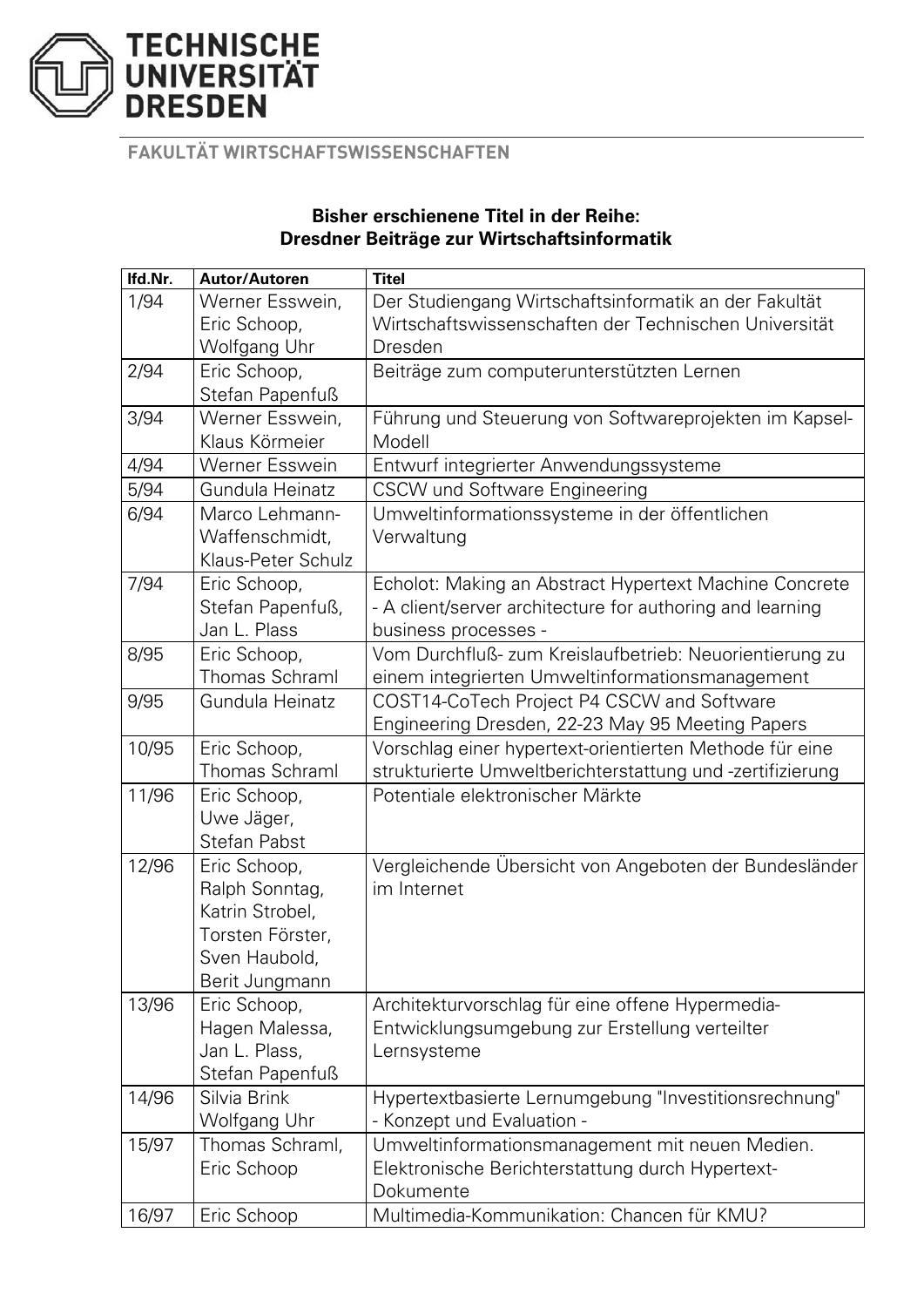| 17/97 | Eric Schoop                                              | Wachstum und Innovation: Herausforderung für ein<br>Informationsmanagement mit neuen Medien                                                                                                                                    |
|-------|----------------------------------------------------------|--------------------------------------------------------------------------------------------------------------------------------------------------------------------------------------------------------------------------------|
| 18/97 | Ralph Sonntag                                            | Automatisierung der Erstellung und Pflege von Umwelt-<br>handbüchern sowie der enthaltenen<br>Verfahrensregelungen                                                                                                             |
| 19/97 | Eric Schoop                                              | Document Engineering: Methodische Grundlage für ein<br>integriertes Dokumentenmanagement                                                                                                                                       |
| 20/97 | Werner Esswein,<br>Gundula Heinatz,<br>Andreas Dietzsch  | WISE.xScape - ein Werkzeug zur Unterstützung<br>informeller Kommunikation                                                                                                                                                      |
| 21/97 | Werner Esswein,<br>Gundula Heinatz                       | Dokumentation von Leistungs- und Informationsprozessen<br>im Krankenhaus für ein verbessertes<br>Qualitätsmanagement                                                                                                           |
| 22/97 | Werner Esswein,<br>Gundula Heinatz                       | Einsatz von technischen Systemen zur Unterstützung von<br>Koordination in Unternehmen                                                                                                                                          |
| 23/97 | Werner Esswein,<br>Manuela Räbiger,<br><b>Achim Selz</b> | Anforderungen an Data-Warehouse-Systeme                                                                                                                                                                                        |
| 24/97 | <b>Gerhard Marx</b>                                      | Reaktionsfähigkeitsanalyse (RFA)                                                                                                                                                                                               |
| 25/97 | Michael Schaffrath                                       | Symptomerkennung im Rahmen eines                                                                                                                                                                                               |
|       | Wolfgang Uhr                                             | Entscheidungsunterstützungssystems                                                                                                                                                                                             |
| 26/98 | Jens-Thorsten                                            | Strategische Erfolgspotentiale von Informations-                                                                                                                                                                               |
|       | Rauer                                                    | infrastrukturen in der deutschen Assekuranz                                                                                                                                                                                    |
|       |                                                          | (Individualversicherungsbranchen) - die betriebliche                                                                                                                                                                           |
|       |                                                          | Ressource Informationsverarbeitung                                                                                                                                                                                             |
| 27/98 | Stefan Papenfuß                                          | Vorschlag für eine Informationsstruktur                                                                                                                                                                                        |
| 28/98 | Eric Schoop                                              | Strukturorientierte Dokumentenmanagement, Aufgaben,<br>Methoden, Standard und Werkzeug                                                                                                                                         |
| 29/98 | Ralph Sonntag                                            | Jahresbericht 1994-1997 der Professuren für<br>Wirtschaftsinformatik                                                                                                                                                           |
| 30/99 | Ina Müller                                               | Integration technologiebezogener Informationen an der TU<br>Dresden in ein Gründerinformationssystem                                                                                                                           |
| 31/99 | Michael Zilker                                           | Einsatz und Nutzenkalküle von Virtual Reality-Projekten in<br>Unternehmensprozessen Auswertung einer Befragung<br>von VR-Anwendern und Ableitung eines<br>Unterstützungsbedarfs durch ein computerbasiertes<br>Beratungssystem |
| 32/00 | Andreas Dietzsch<br>Werner Esswein                       | Modellierung komplexer Verwaltungsprozesse:<br>Arbeitsbericht zum Projekt Finanz 2000                                                                                                                                          |
| 33/01 | Sabine Zumpe<br>Werner Esswein                           | Automatische Unterstützungssysteme für die<br>Steuerberatung                                                                                                                                                                   |
| 34/01 | Jürgen Abrams<br>Wolfgang Uhr                            | B2B-Marktplätze - Phänomen und organisatorische<br>Implikationen                                                                                                                                                               |
| 35/02 | Ruben Gersdorf                                           | Verteiltes Content Management für den Document Supply<br>in der Technischen Dokumentation                                                                                                                                      |
| 36/02 | Sabine Zumpe<br>Werner Esswein                           | Konzeptuelle Schnittstellenanalyse von eCommerce<br>Applikationen                                                                                                                                                              |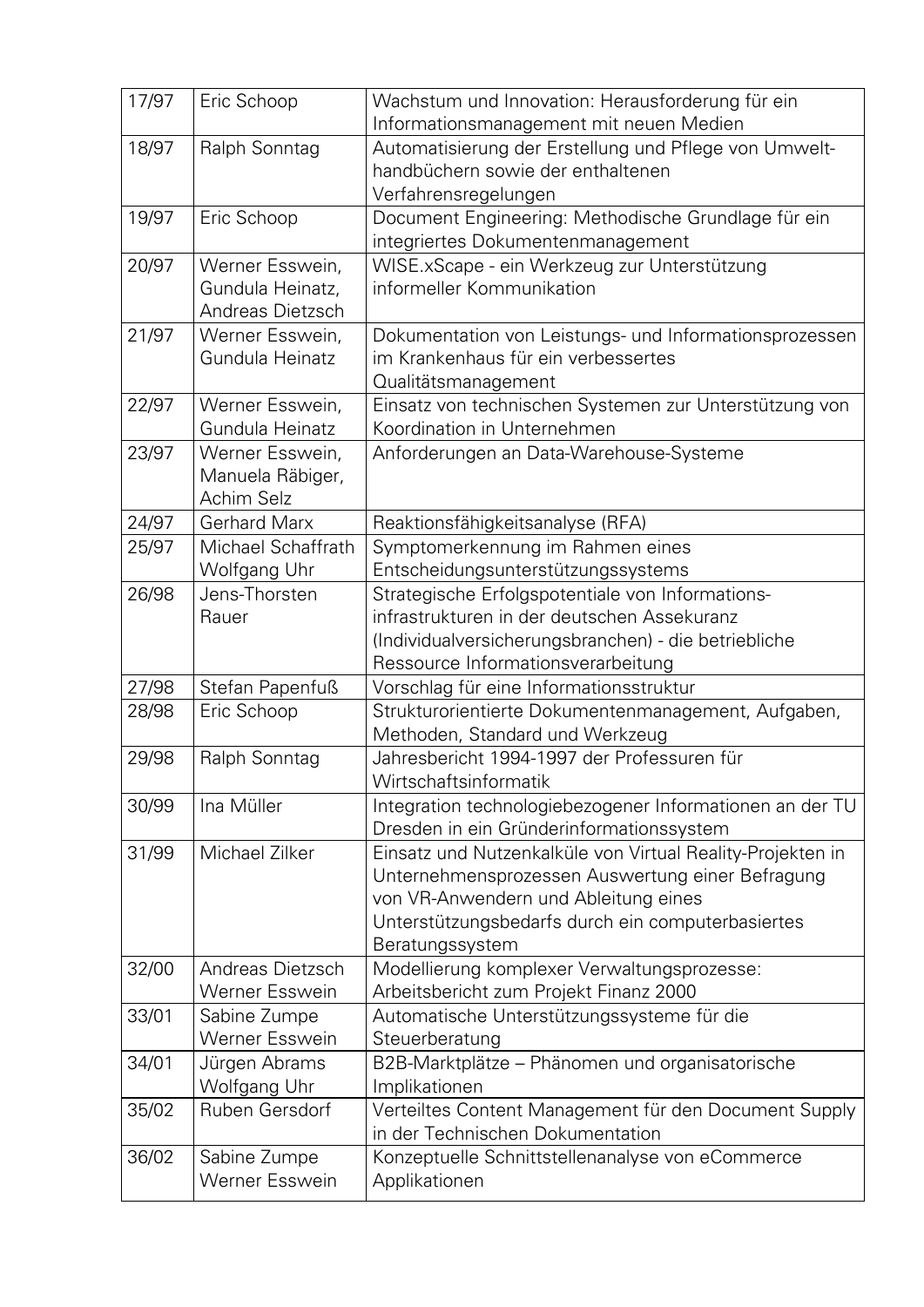| 37/02 | Ernest Kosilek<br>Wolfgang Uhr                                          | Die kommunale elektronische Beschaffung<br>Bericht zum Forschungsprojekt "KeB"                                                                                                                |
|-------|-------------------------------------------------------------------------|-----------------------------------------------------------------------------------------------------------------------------------------------------------------------------------------------|
| 38/02 | René Rottleb                                                            | "Verzeichnissysteme - ein Stiefkind der Wirtschafts-<br>informatik?"                                                                                                                          |
| 39/02 | Andrea Anders                                                           | Ergonomische Dokumente: Wie lassen sich zielgruppen-<br>spezifische Anforderungen an Lesbarkeit und<br>Verständlichkeit sicherstellen?                                                        |
| 40/03 | Anja Lohse                                                              | Integration schwach strukturierter Daten in betriebs-<br>wirtschaftliche Prozesse am Beispiel des Kundenservice                                                                               |
| 41/03 | Berit Jungmann                                                          | Einsatz von XML zur Abbildung von Lerninhalten für<br>E-Learning-Angebote: Standards, Anwendung,<br>Handlungsbedarf                                                                           |
| 42/03 | Sabine Zumpe,<br>Werner Esswein,<br>Nicole Sunke,<br>Manuela Thiele     | Virtuelle B2B-Marktplätze<br>Entstehung, Existenz und Umwandlung                                                                                                                              |
| 43/04 | <b>Torsten Sommer</b>                                                   | Modellierung von standardisierten Behandlungsabläufen<br>Begriffsanalyse als Voraussetzung zur Wahl einer<br>geeigneten Modellierungssprache                                                  |
| 44/04 | Eric Schoop                                                             | Electronic Business - Herausforderungen im größer<br>gewordenen Europa - Proceedings zum Europäischen<br>Integrationsforum 2004 an der Fakultät Wirtschafts-<br>wissenschaften der TU Dresden |
| 45/04 | Andreas Hilbert<br>Sascha Raithel                                       | Entwicklung eines Erklärungsmodells der Kundenbindung<br>am Beispiel des High-Involvement-Produktes Automobil                                                                                 |
| 46/04 | Andreas Hilbert<br>Sascha Raithel                                       | Empirische Evaluation eines Kausalmodells zur Erklärung<br>der Kundenbindung am Beispiel des High-Involvement-<br>Produktes Automobil                                                         |
| 47/05 | Sabine Zumpe<br><b>Werner Esswein</b><br>Nicole Sunke<br>Manuela Thiele | Die Qualität von Referenzmodellen im E-Commerce                                                                                                                                               |
| 48/05 | Daniel Kilper                                                           | Ressourcenkritische Parameter XML-basierter Trans-<br>aktionsstandards in mobilen Datennetzen: Eine Unter-<br>suchung basierend auf der Informationellen Effizienz nach<br>Hurwicz            |
| 49/06 | Frank Wenzke                                                            | Angebot von Informationen für die Wettbewerberanalyse<br>auf Unternehmenswebsites                                                                                                             |
| 50/07 | Silke Adam<br><b>Werner Esswein</b>                                     | Untersuchung von Architekturframeworks zur<br>Strukturierung von Unternehmensmodellen                                                                                                         |
| 51/07 | Markus Westner                                                          | Information Systems Offshoring: A Review of the<br>Literature                                                                                                                                 |
| 52/08 | Tobias von<br><b>Martens</b><br>Andreas Hilbert                         | Kapazitätssteuerung im Dienstleistungsbereich unter<br>Berücksichtigung des Kundenwertes                                                                                                      |
| 53/09 | Roy Wendler                                                             | Reifegradmodelle für das IT-Projektmanagement                                                                                                                                                 |